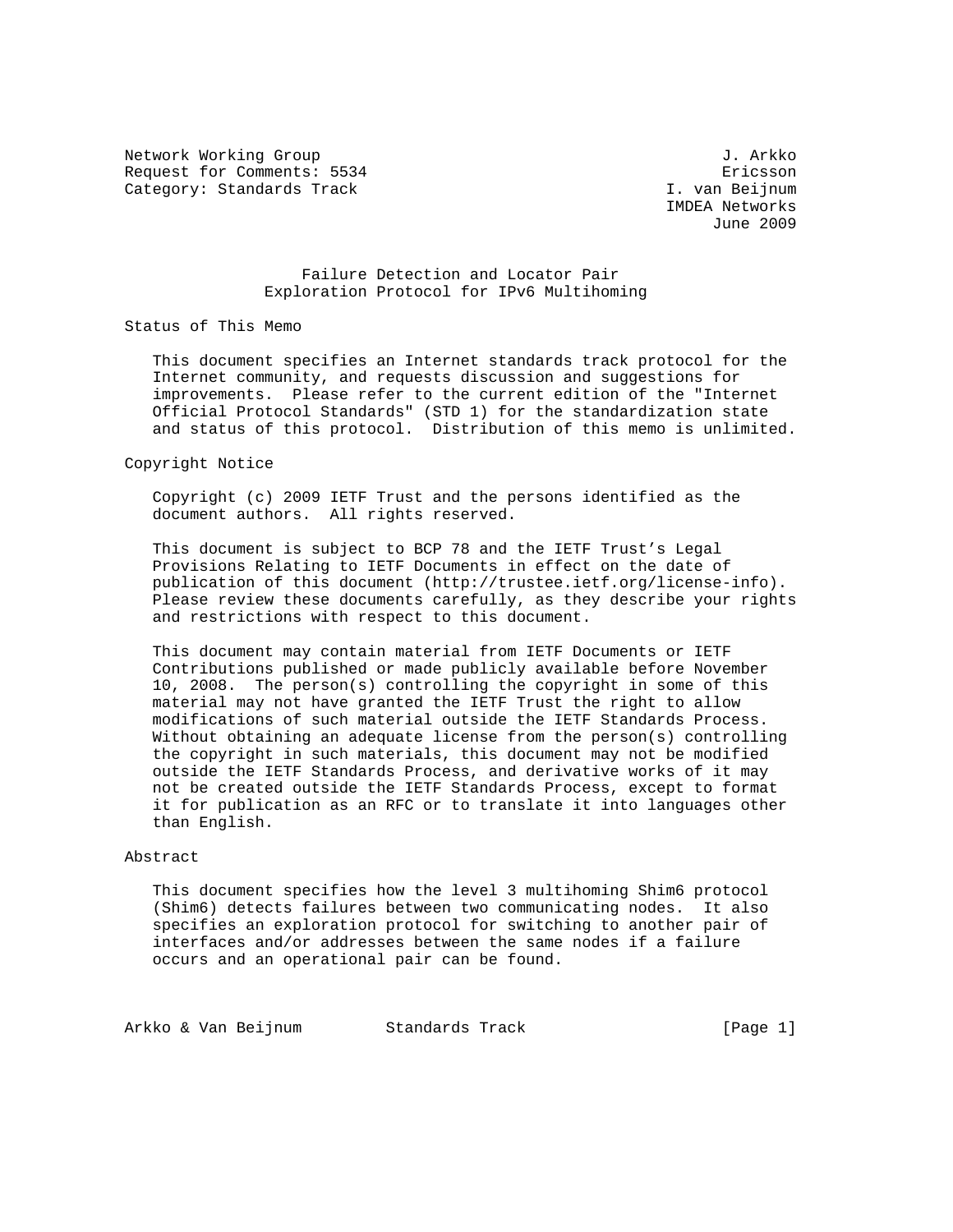| Table of Contents |  |
|-------------------|--|
|-------------------|--|

|  | 5.3. Keepalive Timeout Option Format 18                  |  |
|--|----------------------------------------------------------|--|
|  |                                                          |  |
|  |                                                          |  |
|  |                                                          |  |
|  |                                                          |  |
|  |                                                          |  |
|  |                                                          |  |
|  | 6.6. Reception of the Keepalive Message 22               |  |
|  | 6.7. Reception of the Probe Message State=Exploring 23   |  |
|  | 6.8. Reception of the Probe Message State=InboundOk 23   |  |
|  | 6.9. Reception of the Probe Message State=Operational 23 |  |
|  | 6.10. Graphical Representation of the State Machine 24   |  |
|  | 7. Protocol Constants and Variables 24                   |  |
|  |                                                          |  |
|  |                                                          |  |
|  |                                                          |  |
|  |                                                          |  |
|  |                                                          |  |
|  | Appendix A. Example Protocol Runs30                      |  |
|  |                                                          |  |
|  |                                                          |  |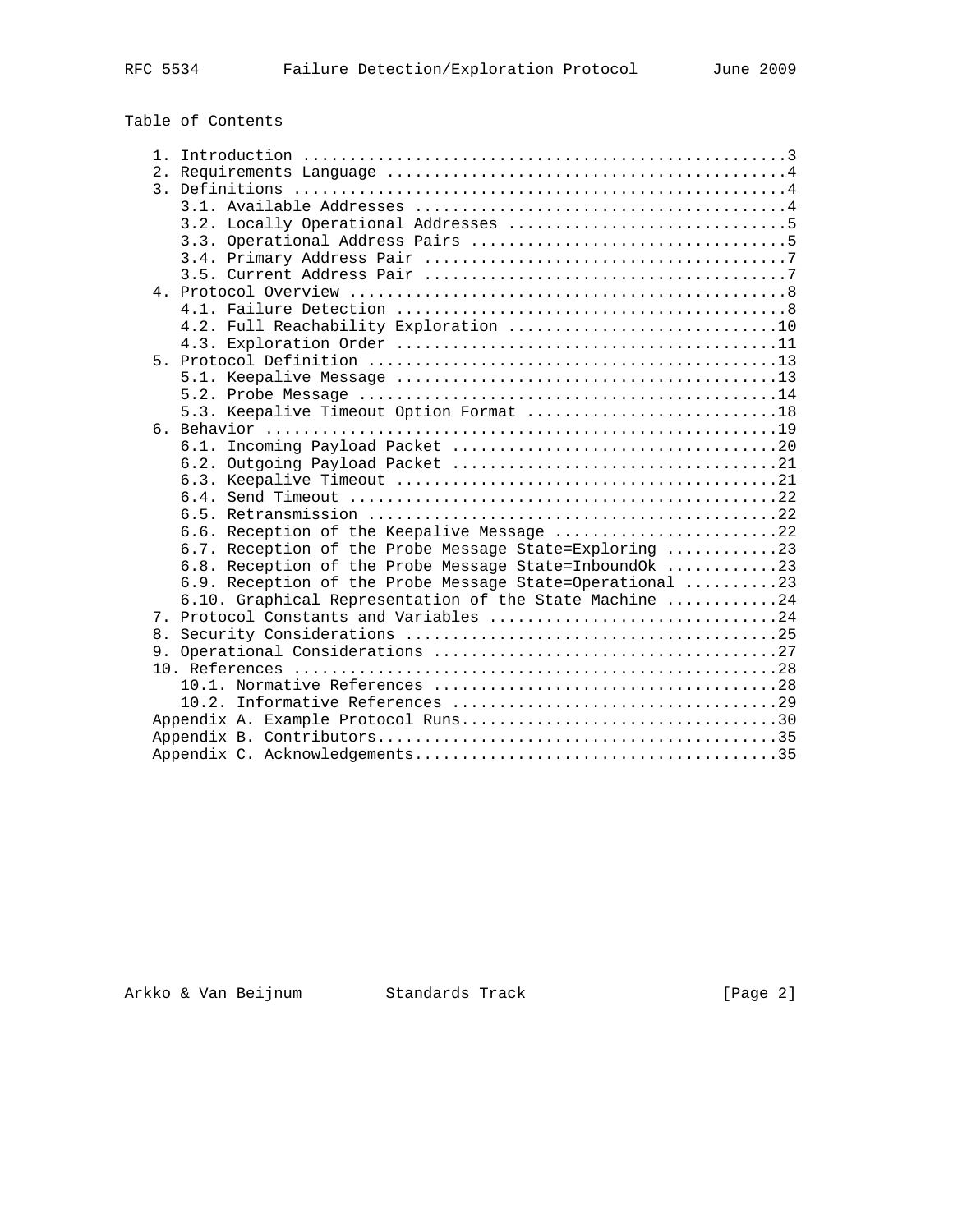## 1. Introduction

 The Shim6 protocol [RFC5533] extends IPv6 to support multihoming. It is an IP-layer mechanism that hides multihoming from applications. A part of the Shim6 solution involves detecting when a currently used pair of addresses (or interfaces) between two communication nodes has failed and picking another pair when this occurs. We call the former "failure detection", and the latter, "locator pair exploration".

 This document specifies the mechanisms and protocol messages to achieve both failure detection and locator pair exploration. This part of the Shim6 protocol is called the REAchability Protocol (REAP).

 Failure detection is made as lightweight as possible. Payload data traffic in both directions is observed, and in the case where there is no traffic because the communication is idle, failure detection is also idle and doesn't generate any packets. When payload traffic is flowing in both directions, there is no need to send failure detection packets, either. Only when there is traffic in one direction does the failure detection mechanism generate keepalives in the other direction. As a result, whenever there is outgoing traffic and no incoming return traffic or keepalives, there must be failure, at which point the locator pair exploration is performed to find a working address pair for each direction.

 This document is structured as follows: Section 3 defines a set of useful terms, Section 4 gives an overview of REAP, and Section 5 provides a detailed definition. Section 6 specifies behavior, and Section 7 discusses protocol constants. Section 8 discusses the security considerations of REAP.

 In this specification, we consider an address to be synonymous with a locator. Other parts of the Shim6 protocol ensure that the different locators used by a node actually belong together. That is, REAP is not responsible for ensuring that said node ends up with a legitimate locator.

 REAP has been designed to be used with Shim6 and is therefore tailored to an environment where it typically runs on hosts, uses widely varying types of paths, and is unaware of application context. As a result, REAP attempts to be as self-configuring and unobtrusive as possible. In particular, it avoids sending any packets except where absolutely required and employs exponential back-off to avoid congestion. The downside is that it cannot offer the same granularity of detecting problems as mechanisms that have more application context and ability to negotiate or configure parameters.

Arkko & Van Beijnum Standards Track (Page 3)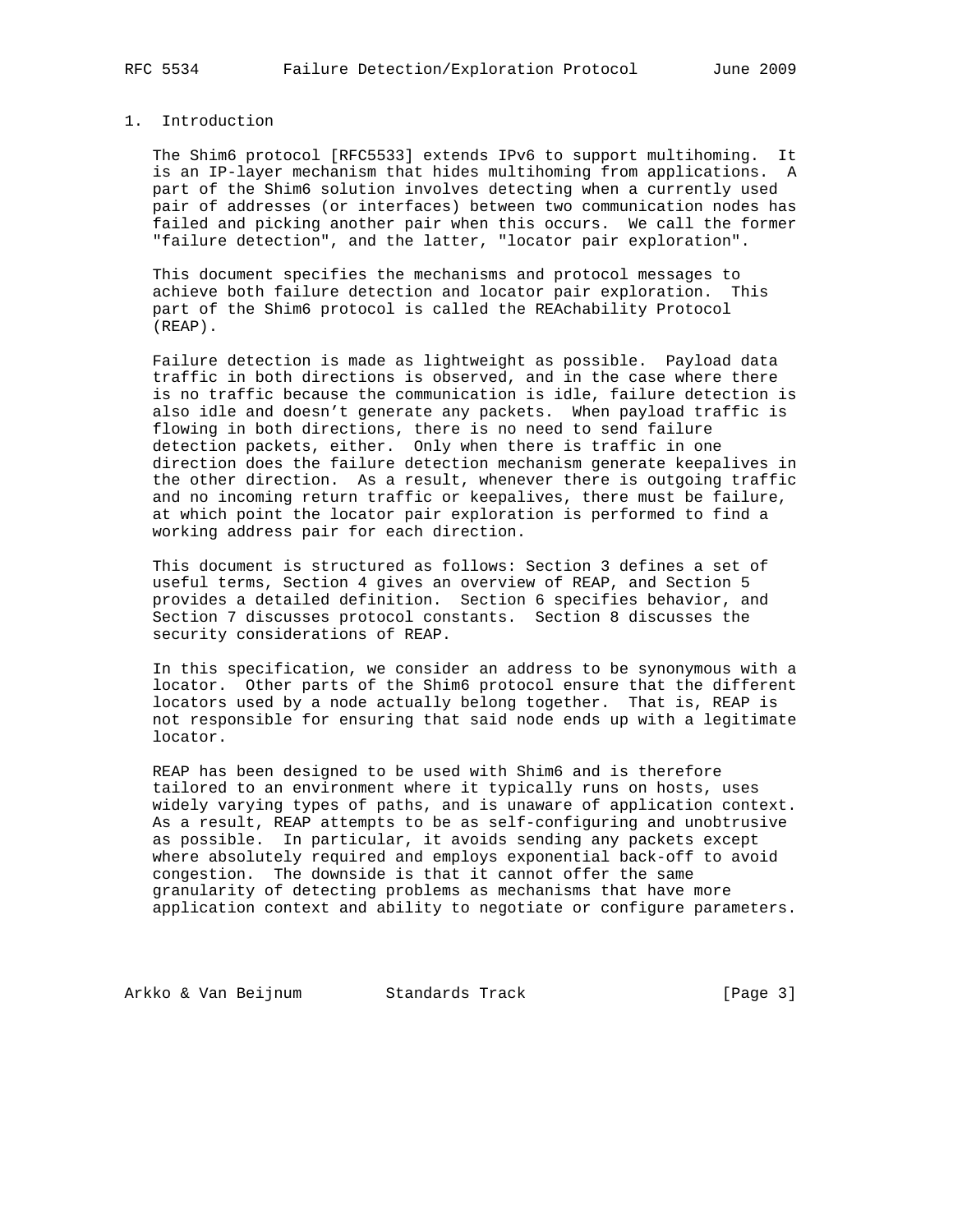Future versions of this specification may consider extensions with such capabilities, for instance, through inheriting some mechanisms from the Bidirectional Forwarding Detection (BFD) protocol [BFD].

2. Requirements Language

 The key words "MUST", "MUST NOT", "REQUIRED", "SHALL", "SHALL NOT", "SHOULD", "SHOULD NOT", "RECOMMENDED", "MAY", and "OPTIONAL" in this document are to be interpreted as described in [RFC2119].

3. Definitions

 This section defines terms useful for discussing failure detection and locator pair exploration.

3.1. Available Addresses

 Shim6 nodes need to be aware of what addresses they themselves have. If a node loses the address it is currently using for communications, another address must replace it. And if a node loses an address that the node's peer knows about, the peer must be informed. Similarly, when a node acquires a new address it may generally wish the peer to know about it.

 Definition. Available address - an address is said to be available if all the following conditions are fulfilled:

- o The address has been assigned to an interface of the node.
- o The valid lifetime of the prefix (Section 4.6.2 of RFC 4861 [RFC4861]) associated with the address has not expired.
- o The address is not tentative in the sense of RFC 4862 [RFC4862]. In other words, the address assignment is complete so that communications can be started.

 Note that this explicitly allows an address to be optimistic in the sense of Optimistic Duplicate Address Detection (DAD) [RFC4429] even though implementations may prefer using other addresses as long as there is an alternative.

 o The address is a global unicast or unique local address [RFC4193]. That is, it is not an IPv6 site-local or link-local address.

 With link-local addresses, the nodes would be unable to determine on which link the given address is usable.

Arkko & Van Beijnum Standards Track (Page 4)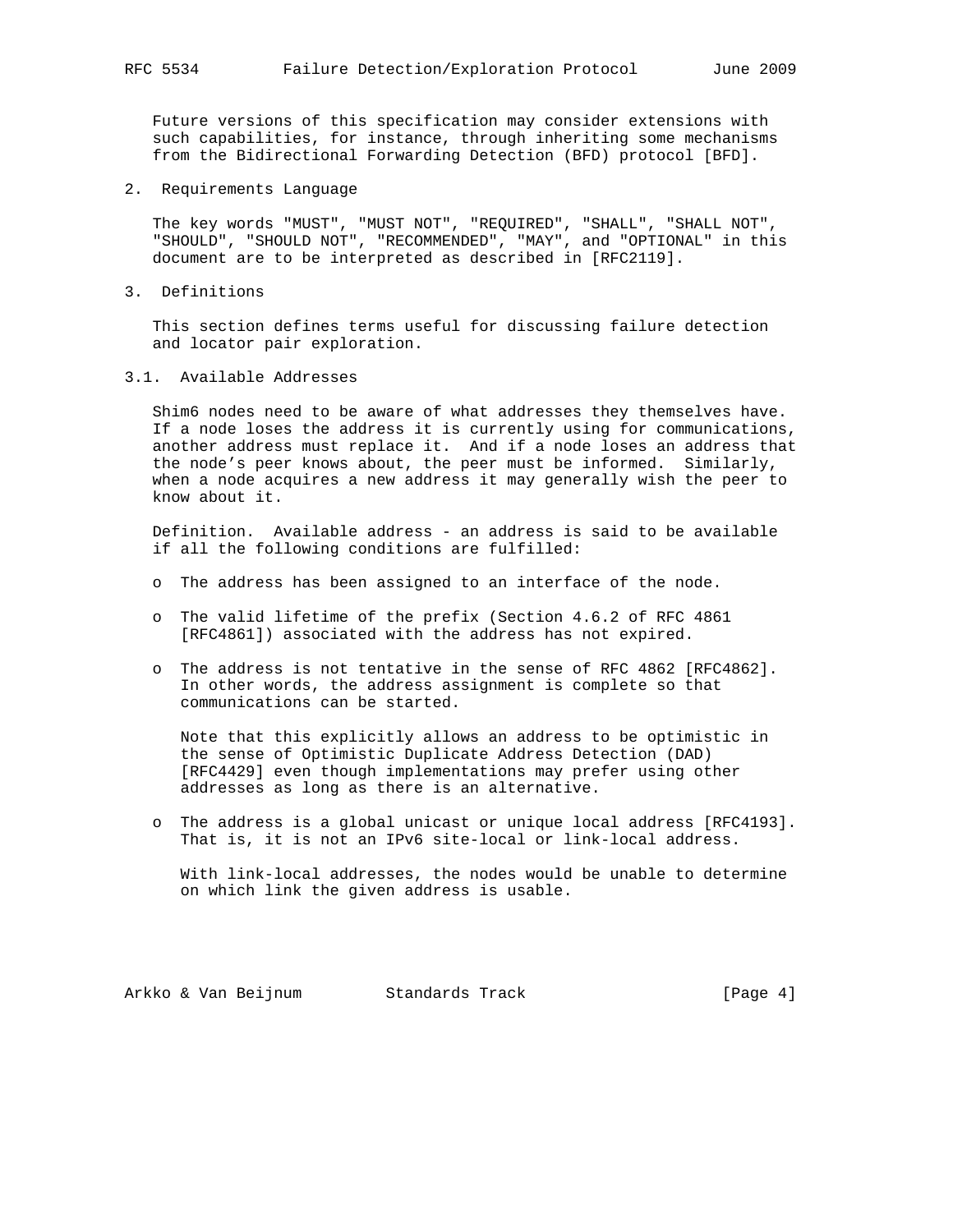o The address and interface are acceptable for use according to a local policy.

 Available addresses are discovered and monitored through mechanisms outside the scope of Shim6. Shim6 implementations MUST be able to employ information provided by IPv6 Neighbor Discovery [RFC4861], Address Autoconfiguration [RFC4862], and DHCP [RFC3315] (when DHCP is implemented). This information includes the availability of a new address and status changes of existing addresses (such as when an address becomes invalid).

### 3.2. Locally Operational Addresses

 Two different granularity levels are needed for failure detection. The coarser granularity is for individual addresses.

 Definition. Locally operational address - an available address is said to be locally operational when its use is known to be possible locally. In other words, when the interface is up, a default router (if needed) suitable for this address is known to be reachable, and no other local information points to the address being unusable.

 Locally operational addresses are discovered and monitored through mechanisms outside the Shim6 protocol. Shim6 implementations MUST be able to employ information provided from Neighbor Unreachability Detection [RFC4861]. Implementations MAY also employ additional, link-layer-specific mechanisms.

 Note 1: A part of the problem in ensuring that an address is operational is making sure that after a change in link-layer connectivity, we are still connected to the same IP subnet. Mechanisms such as [DNA-SIM] can be used to ensure this.

 Note 2: In theory, it would also be possible for nodes to learn about routing failures for a particular selected source prefix, if only suitable protocols for this purpose existed. Some proposals in this space have been made (see, for instance [ADD-SEL] and [MULTI6]), but none have been standardized to date.

### 3.3. Operational Address Pairs

 The existence of locally operational addresses are not, however, a guarantee that communications can be established with the peer. A failure in the routing infrastructure can prevent packets from reaching their destination. For this reason, we need the definition of a second level of granularity, which is used for pairs of addresses.

Arkko & Van Beijnum Standards Track (Page 5)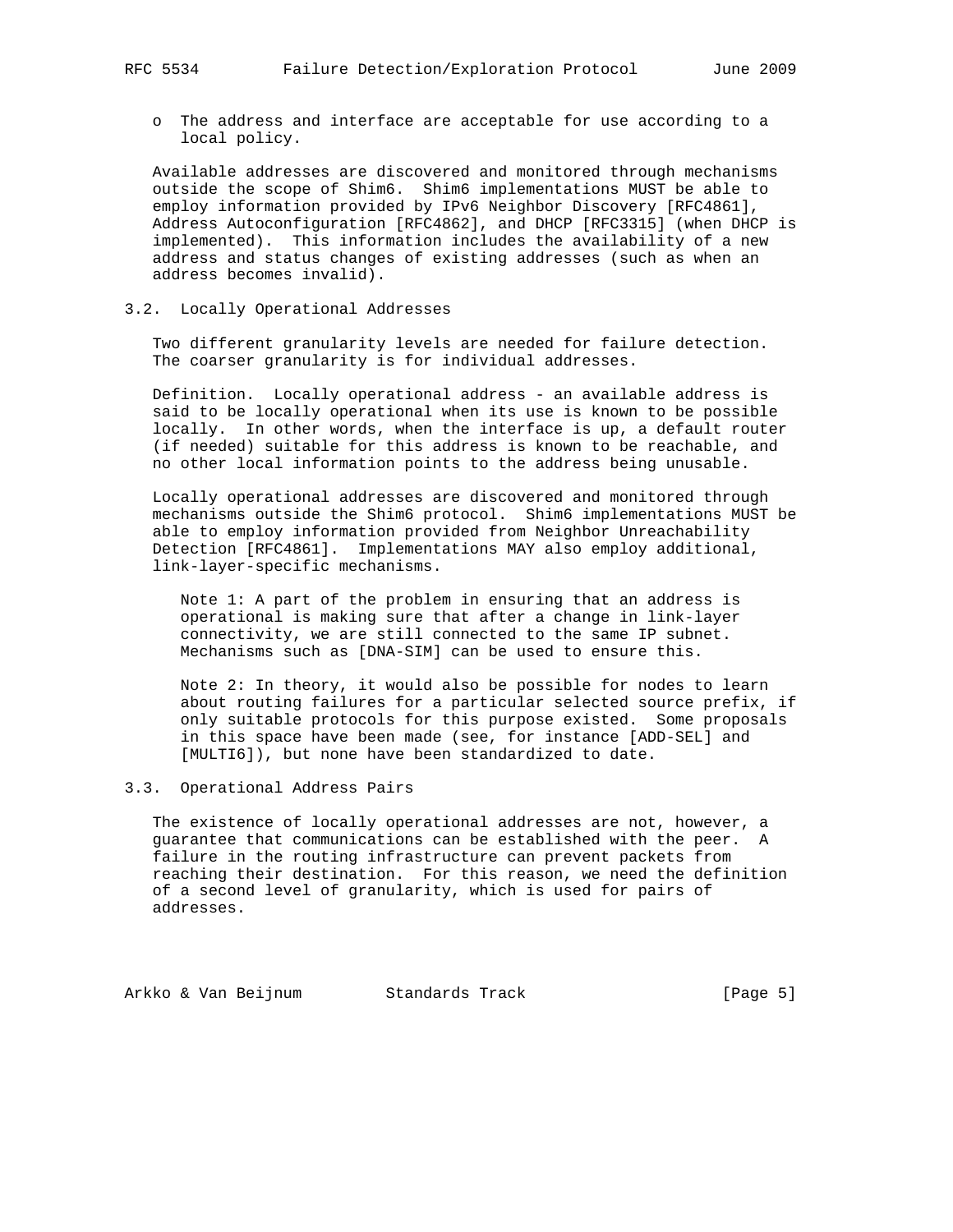Definition. Bidirectionally operational address pair - a pair of locally operational addresses are said to be an operational address pair when bidirectional connectivity can be shown between the addresses. That is, a packet sent with one of the addresses in the Source field and the other in the Destination field reaches the destination, and vice versa.

 Unfortunately, there are scenarios where bidirectionally operational address pairs do not exist. For instance, ingress filtering or network failures may result in one address pair being operational in one direction while another one is operational from the other direction. The following definition captures this general situation.

 Definition. Unidirectionally operational address pair - a pair of locally operational addresses are said to be a unidirectionally operational address pair when packets sent with the first address as the source and the second address as the destination reach the destination.

 Shim6 implementations MUST support the discovery of operational address pairs through the use of explicit reachability tests and Forced Bidirectional Communication (FBD), described later in this specification. Future extensions of Shim6 may specify additional mechanisms. Some ideas of such mechanisms are listed below but are not fully specified in this document:

 o Positive feedback from upper-layer protocols. For instance, TCP can indicate to the IP layer that it is making progress. This is similar to how IPv6 Neighbor Unreachability Detection can, in some cases, be avoided when upper layers provide information about bidirectional connectivity [RFC4861].

 In the case of unidirectional connectivity, the upper-layer protocol responses come back using another address pair, but show that the messages sent using the first address pair have been received.

- o Negative feedback from upper-layer protocols. It is conceivable that upper-layer protocols give an indication of a problem to the multihoming layer. For instance, TCP could indicate that there's either congestion or lack of connectivity in the path because it is not getting ACKs.
- o ICMP error messages. Given the ease of spoofing ICMP messages, one should be careful not to trust these blindly, however. One approach would be to use ICMP error messages only as a hint to perform an explicit reachability test or to move an address pair to a lower place in the list of address pairs to be probed, but

Arkko & Van Beijnum Standards Track (Page 6)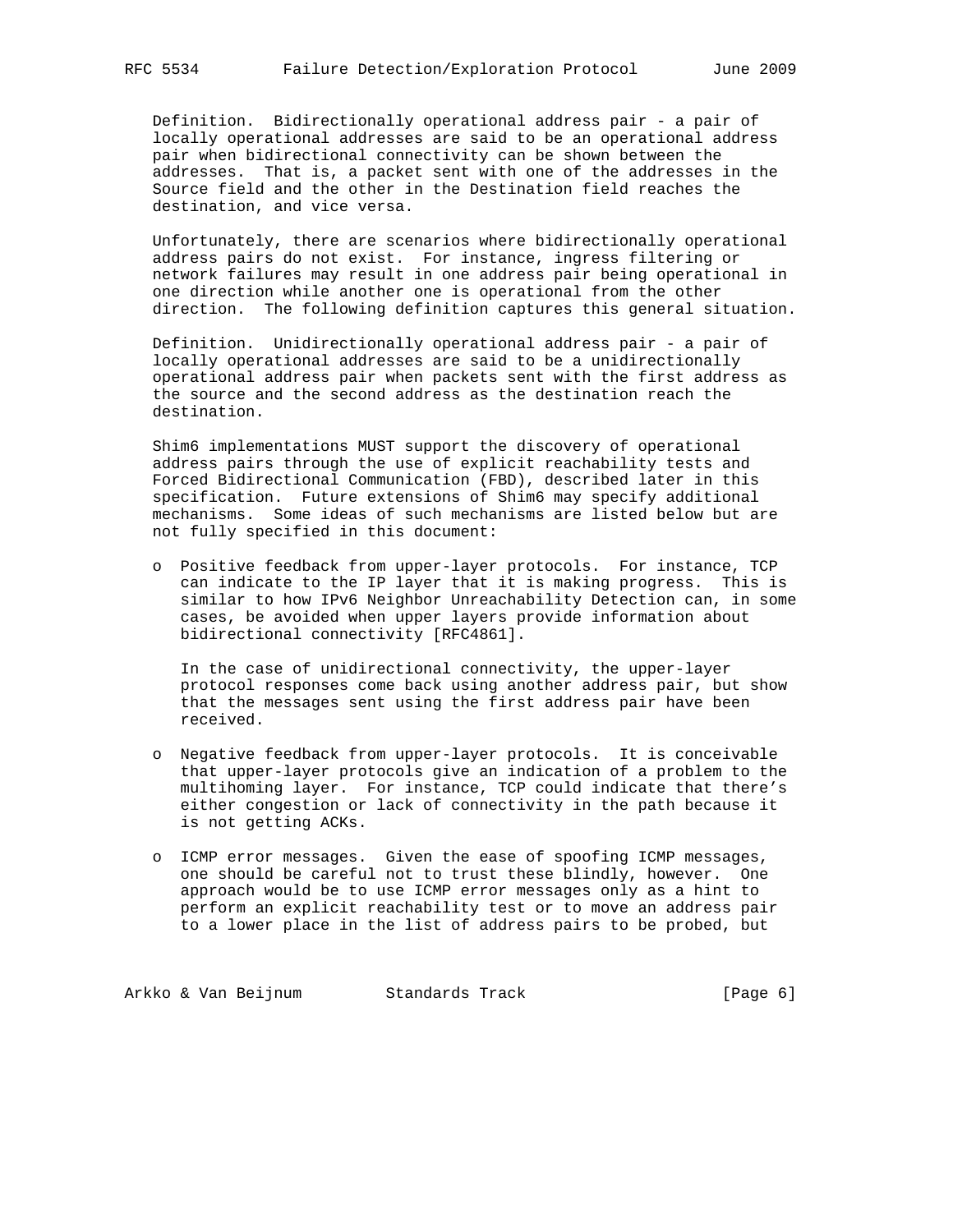not to use these messages as a reason to disrupt ongoing communications without other indications of problems. The situation may be different when certain verifications of the ICMP messages are being performed, as explained by Gont in [GONT]. These verifications can ensure that (practically) only on-path attackers can spoof the messages.

### 3.4. Primary Address Pair

 The primary address pair consists of the addresses that upper-layer protocols use in their interaction with the Shim6 layer. Use of the primary address pair means that the communication is compatible with regular non-Shim6 communication and that no context tag needs to be present.

### 3.5. Current Address Pair

 Shim6 needs to avoid sending packets that belong to the same transport connection concurrently over multiple paths. This is because congestion control in commonly used transport protocols is based upon a notion of a single path. While routing can introduce path changes as well and transport protocols have means to deal with this, frequent changes will cause problems. Effective congestion control over multiple paths is considered a research topic at the time of publication of this document. Shim6 does not attempt to employ multiple paths simultaneously.

 Note: The Stream Control Transmission Protocol (SCTP) and future multipath transport protocols are likely to require interaction with Shim6, at least to ensure that they do not employ Shim6 unexpectedly.

 For these reasons, it is necessary to choose a particular pair of addresses as the current address pair that will be used until problems occur, at least for the same session.

 It is theoretically possible to support multiple current address pairs for different transport sessions or Shim6 contexts. However, this is not supported in this version of the Shim6 protocol.

 A current address pair need not be operational at all times. If there is no traffic to send, we may not know if the current address pair is operational. Nevertheless, it makes sense to assume that the address pair that worked previously continues to be operational for new communications as well.

Arkko & Van Beijnum Standards Track [Page 7]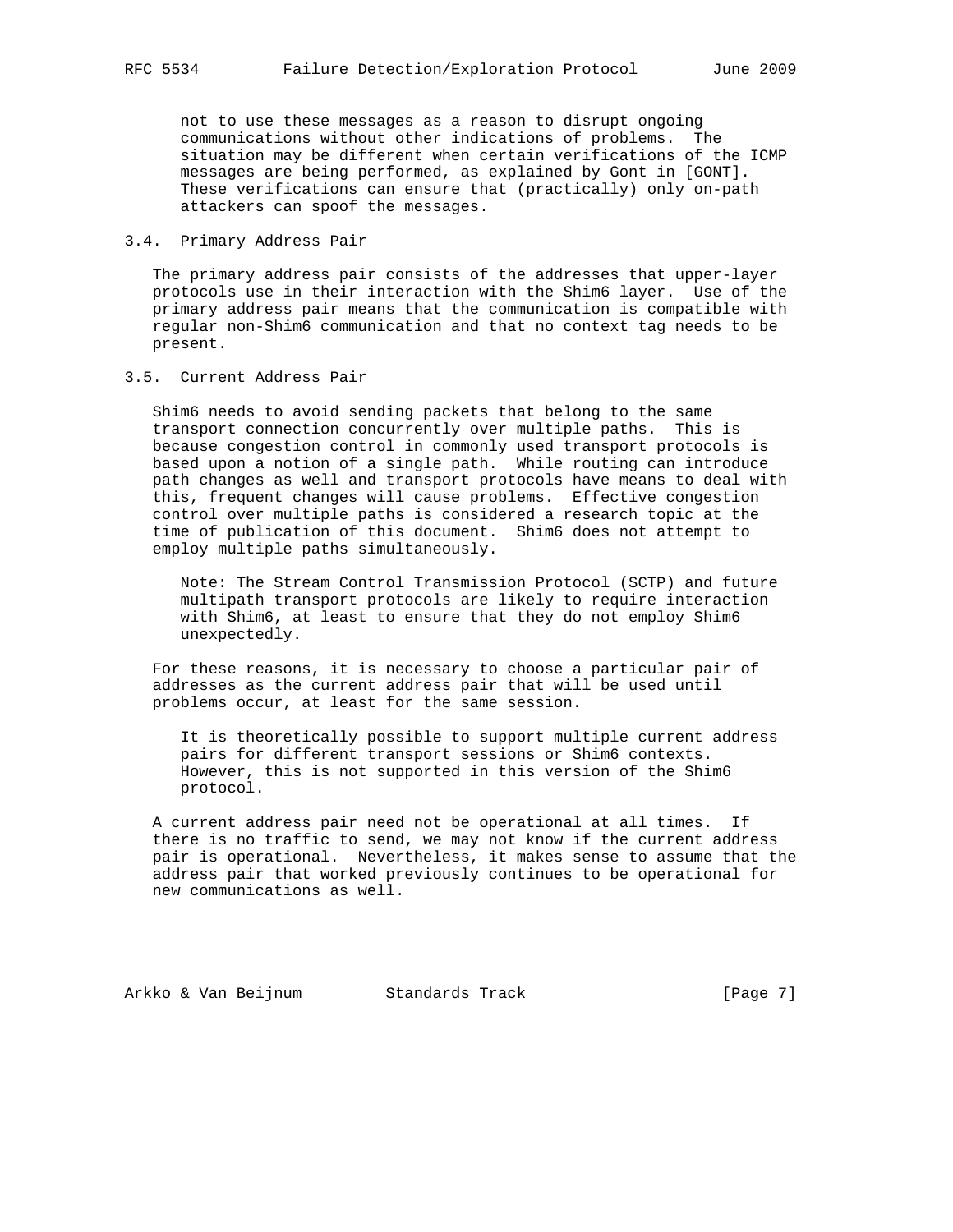## 4. Protocol Overview

 This section discusses the design of the reachability detection and full reachability exploration mechanisms, and gives an overview of the REAP protocol.

 Exploring the full set of communication options between two nodes that both have two or more addresses is an expensive operation as the number of combinations to be explored increases very quickly with the number of addresses. For instance, with two addresses on both sides, there are four possible address pairs. Since we can't assume that reachability in one direction automatically means reachability for the complement pair in the other direction, the total number of two way combinations is eight. (Combinations =  $nA * nB * 2$ .)

 An important observation in multihoming is that failures are relatively infrequent, so an operational pair that worked a few seconds ago is very likely to still be operational. Thus, it makes sense to have a lightweight protocol that confirms existing reachability, and to only invoke heavier exploration mechanism when there is a suspected failure.

### 4.1. Failure Detection

 Failure detection consists of three parts: tracking local information, tracking remote peer status, and finally verifying reachability. Tracking local information consists of using, for instance, reachability information about the local router as an input. Nodes SHOULD employ techniques listed in Sections 3.1 and 3.2 to track the local situation. It is also necessary to track remote address information from the peer. For instance, if the peer's address in the current address pair is no longer locally operational, a mechanism to relay that information is needed. The Update Request message in the Shim6 protocol is used for this purpose [RFC5533]. Finally, when the local and remote information indicates that communication should be possible and there are upper-layer packets to be sent, reachability verification is necessary to ensure that the peers actually have an operational address pair.

 A technique called Forced Bidirectional Detection (FBD) is employed for the reachability verification. Reachability for the currently used address pair in a Shim6 context is determined by making sure that whenever there is payload traffic in one direction, there is also traffic in the other direction. This can be data traffic as well, or it may be transport-layer acknowledgments or a REAP reachability keepalive if there is no other traffic. This way, it is no longer possible to have traffic in only one direction; so whenever

Arkko & Van Beijnum Standards Track (Page 8)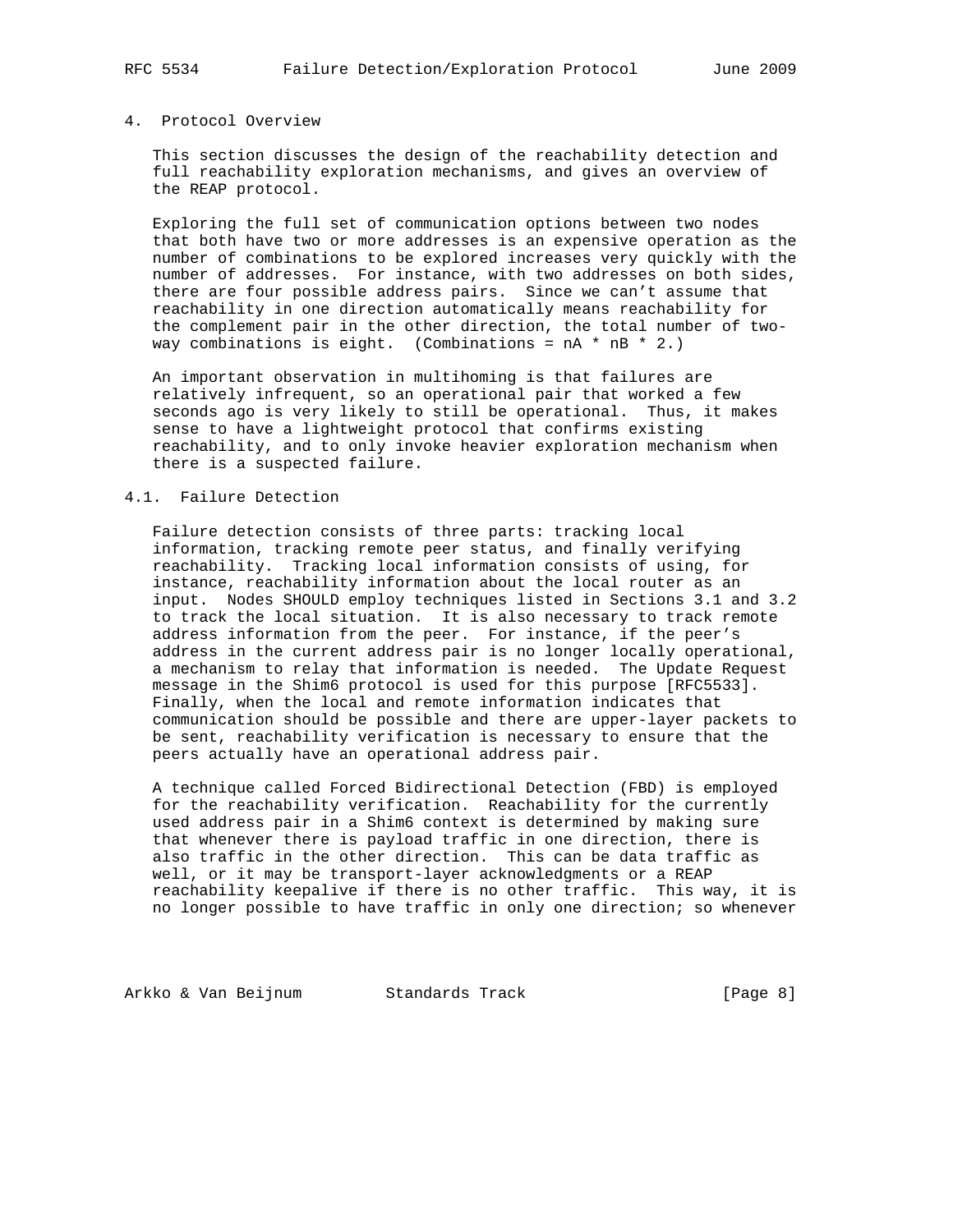there is payload traffic going out, but there are no return packets, there must be a failure, and the full exploration mechanism is started.

 A more detailed description of the current pair-reachability evaluation mechanism:

 1. To prevent the other side from concluding that there is a reachability failure, it's necessary for a node implementing the failure-detection mechanism to generate periodic keepalives when there is no other traffic.

 FBD works by generating REAP keepalives if the node is receiving packets from its peer but not sending any of its own. The keepalives are sent at certain intervals so that the other side knows there is a reachability problem when it doesn't receive any incoming packets for the duration of a Send Timeout period. The node communicates its Send Timeout value to the peer as a Keepalive Timeout Option (Section 5.3) in the I2, I2bis, R2, or UPDATE messages. The peer then maps this value to its Keepalive Timeout value.

 The interval after which keepalives are sent is named the Keepalive Interval. The RECOMMENDED approach for the Keepalive Interval is to send keepalives at one-half to one-third of the Keepalive Timeout interval, so that multiple keepalives are generated and have time to reach the peer before it times out.

 2. Whenever outgoing payload packets are generated, a timer is started to reflect the requirement that the peer should generate return traffic from payload packets. The timeout value is set to the value of Send Timeout.

 For the purposes of this specification, "payload packet" refers to any packet that is part of a Shim6 context, including both upper-layer protocol packets and Shim6 protocol messages, except those defined in this specification. For the latter messages, Section 6 specifies what happens to the timers when a message is transmitted or received.

 3. Whenever incoming payload packets are received, the timer associated with the return traffic from the peer is stopped, and another timer is started to reflect the requirement for this node to generate return traffic. This timeout value is set to the value of Keepalive Timeout.

Arkko & Van Beijnum Standards Track [Page 9]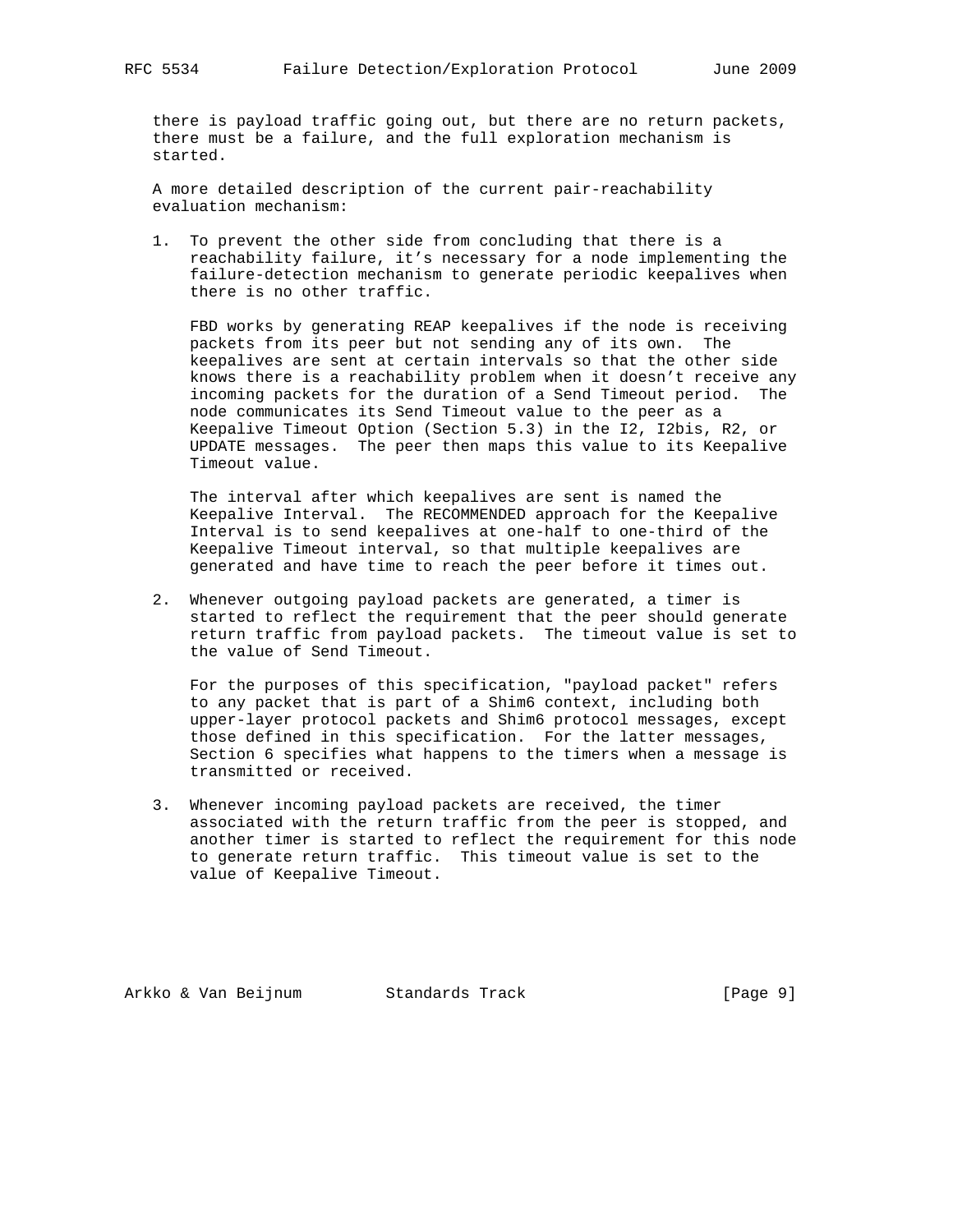These two timers are mutually exclusive. In other words, either the node is expecting to see traffic from the peer based on the traffic that the node sent earlier or the node is expecting to respond to the peer based on the traffic that the peer sent earlier (otherwise, the node is in an idle state).

- 4. The reception of a REAP Keepalive message leads to stopping the timer associated with the return traffic from the peer.
- 5. Keepalive Interval seconds after the last payload packet has been received for a context, if no other packet has been sent within this context since the payload packet has been received, a REAP Keepalive message is generated for the context in question and transmitted to the peer. A node may send the keepalive sooner than Keepalive Interval seconds if implementation considerations warrant this, but should take care to avoid sending keepalives at an excessive rate. REAP Keepalive messages SHOULD continue to be sent at the Keepalive Interval until either a payload packet in the Shim6 context has been received from the peer or the Keepalive Timeout expires. Keepalives are not sent at all if one or more payload packets were sent within the Keepalive Interval.
- 6. Send Timeout seconds after the transmission of a payload packet with no return traffic on this context, a full reachability exploration is started.

 Section 7 provides some suggested defaults for these timeout values. The actual value SHOULD be randomized in order to prevent synchronization. Experience from the deployment of the Shim6 protocol is needed in order to determine what values are most suitable.

## 4.2. Full Reachability Exploration

 As explained in previous sections, the currently used address pair may become invalid, either through one of the addresses becoming unavailable or nonoperational or through the pair itself being declared nonoperational. An exploration process attempts to find another operational pair so that communications can resume.

 What makes this process hard is the requirement to support unidirectionally operational address pairs. It is insufficient to probe address pairs by a simple request-response protocol. Instead, the party that first detects the problem starts a process where it tries each of the different address pairs in turn by sending a message to its peer. These messages carry information about the state of connectivity between the peers, such as whether the sender has seen any traffic from the peer recently. When the peer receives

Arkko & Van Beijnum Standards Track [Page 10]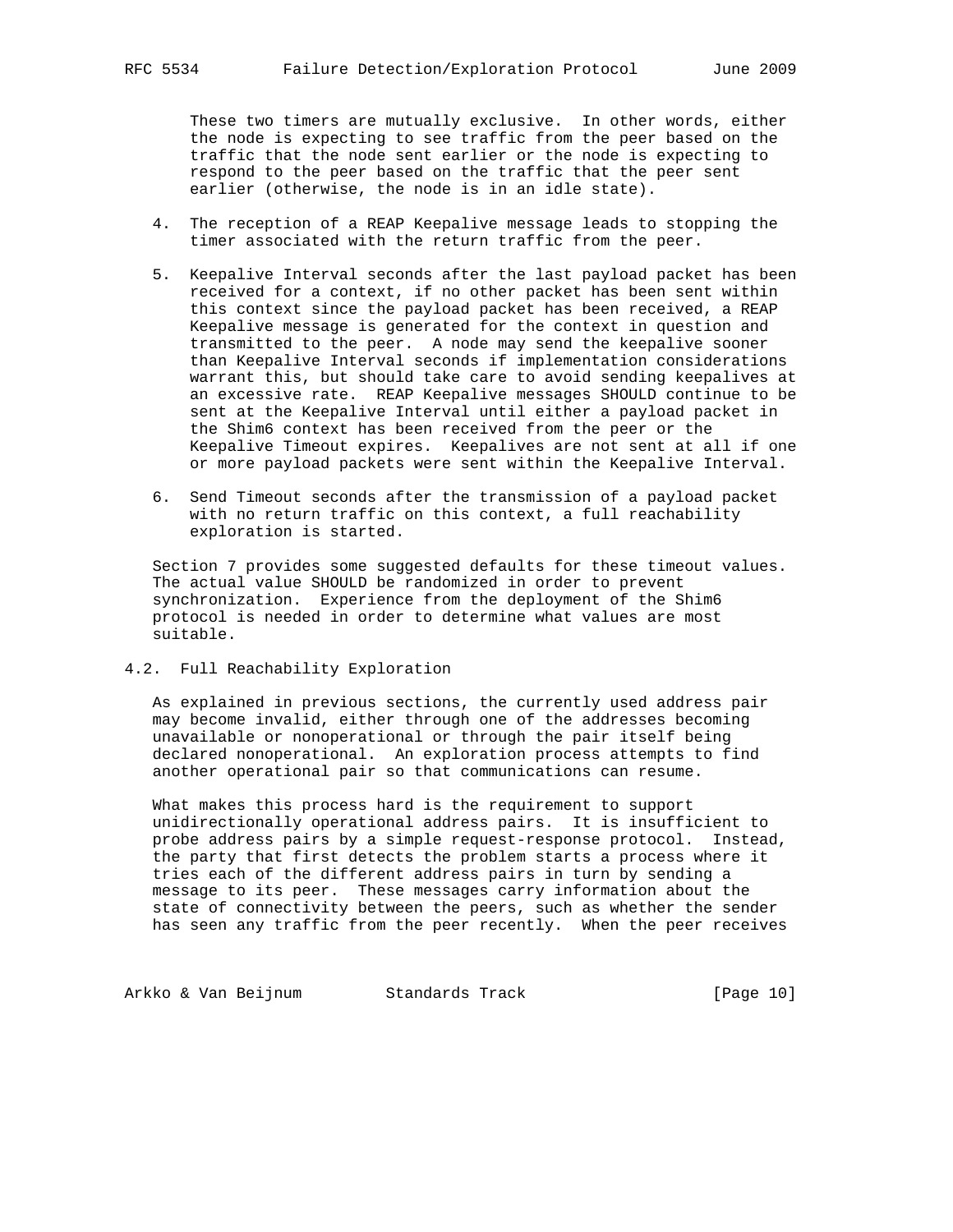a message that indicates a problem, it assists the process by starting its own parallel exploration to the other direction, again sending information about the recently received payload traffic or signaling messages.

 Specifically, when A decides that it needs to explore for an alternative address pair to B, it will initiate a set of Probe messages, in sequence, until it gets a Probe message from B indicating that (a) B has received one of A's messages and, obviously, (b) that B's Probe message gets back to A. B uses the same algorithm, but starts the process from the reception of the first Probe message from A.

 Upon changing to a new address pair, the network path traversed most likely has changed, so the upper-layer protocol (ULP), SHOULD be informed. This can be a signal for the ULP to adapt, due to the change in path, so that for example, if the ULP is TCP, it could initiate a slow start procedure. However, it's likely that the circumstances that led to the selection of a new path already caused enough packet loss to trigger slow start.

 REAP is designed to support failure recovery even in the case of having only unidirectionally operational address pairs. However, due to security concerns discussed in Section 8, the exploration process can typically be run only for a session that has already been established. Specifically, while REAP would in theory be capable of exploration even during connection establishment, its use within the Shim6 protocol does not allow this.

### 4.3. Exploration Order

 The exploration process assumes an ability to choose address pairs for testing. An overview of the choosing process used by REAP is as follows:

- o As an input to start the process, the node has knowledge of its own addresses and has been told via Shim6 protocol messages what the addresses of the peer are. A list of possible pairs of addresses can be constructed by combining the two pieces of information.
- o By employing standard IPv6 address selection rules, the list is pruned by removing combinations that are inappropriate, such as attempting to use a link-local address when contacting a peer that uses a global unicast address.
- o Similarly, standard IPv6 address selection rules provide a basic priority order for the pairs.

Arkko & Van Beijnum Standards Track (Page 11)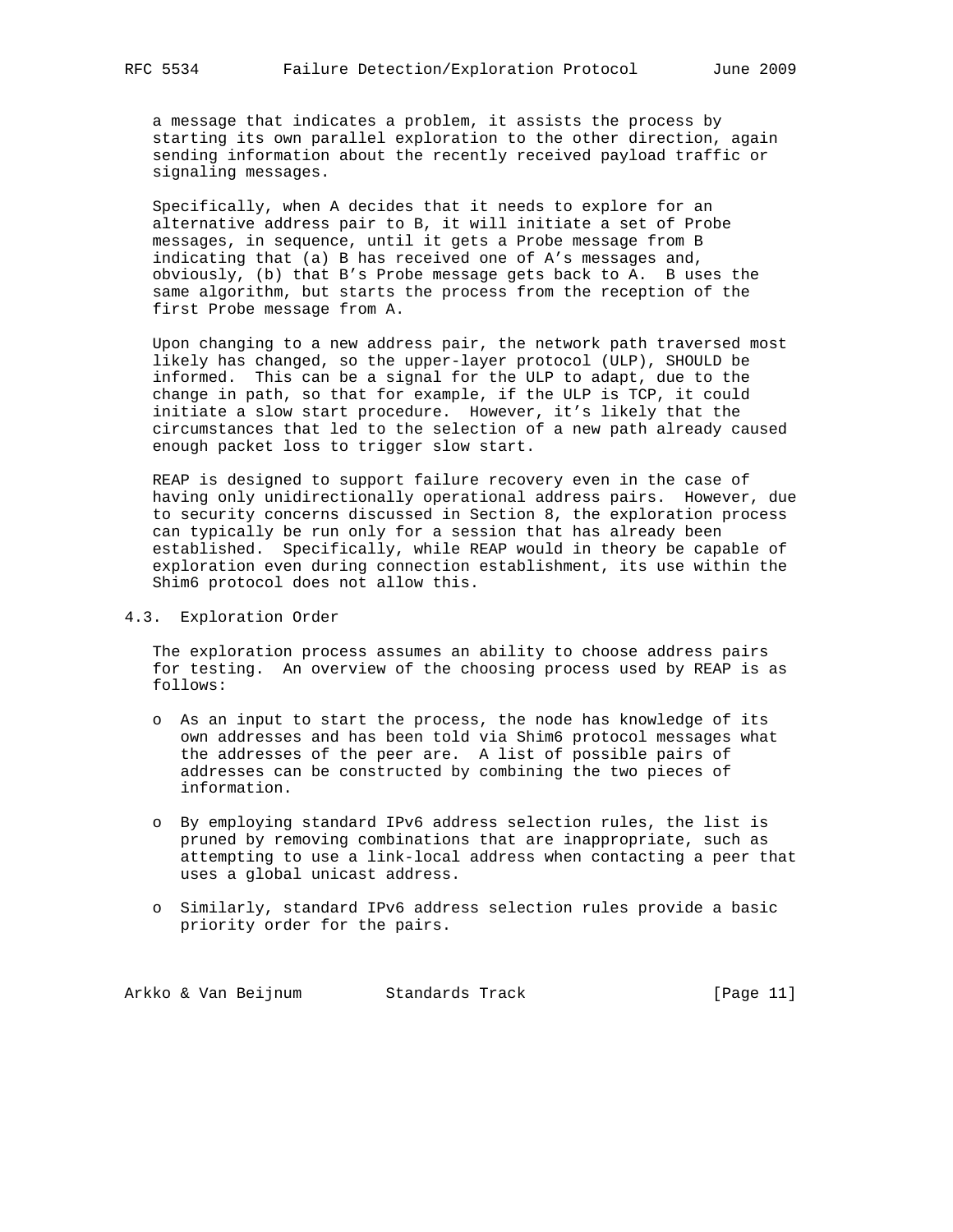- o Local preferences may be applied for some additional tuning of the order in the list. The mechanisms for local preference settings are not specified but can involve, for instance, configuration that sets the preference for using one interface over another.
- o As a result, the node has a prioritized list of address pairs to try. However, the list may still be long, as there may be a combinatorial explosion when there are many addresses on both sides. REAP employs these pairs sequentially, however, and uses a back-off procedure to avoid a "signaling storm". This ensures that the exploration process is relatively conservative or "safe". The tradeoff is that finding a working path may take time if there are many addresses on both sides.

 In more detail, the process is as follows. Nodes first consult the RFC 3484 default address selection rules [RFC3484] to determine what combinations of addresses are allowed from a local point of view, as this reduces the search space. RFC 3484 also provides a priority ordering among different address pairs, possibly making the search faster. (Additional mechanisms may be defined in the future for arriving at an initial ordering of address pairs before testing starts [PAIR].) Nodes may also use local information, such as known quality of service parameters or interface types, to determine what addresses are preferred over others, and try pairs containing such addresses first. The Shim6 protocol also carries preference information in its messages.

 Out of the set of possible candidate address pairs, nodes SHOULD attempt to test through all of them until an operational pair is found, and retry the process as necessary. However, all nodes MUST perform this process sequentially and with exponential back-off. This sequential process is necessary in order to avoid a "signaling storm" when an outage occurs (particularly for a complete site). However, it also limits the number of addresses that can, in practice, be used for multihoming, considering that transport- and application-layer protocols will fail if the switch to a new address pair takes too long.

 Section 7 suggests default values for the timers associated with the exploration process. The value Initial Probe Timeout (0.5 seconds) specifies the interval between initial attempts to send probes; the Number of Initial Probes (4) specifies how many initial probes can be sent before the exponential back-off procedure needs to be employed. This process increases the time between every probe if there is no response. Typically, each increase doubles the time, but this specification does not mandate a particular increase.

Arkko & Van Beijnum Standards Track [Page 12]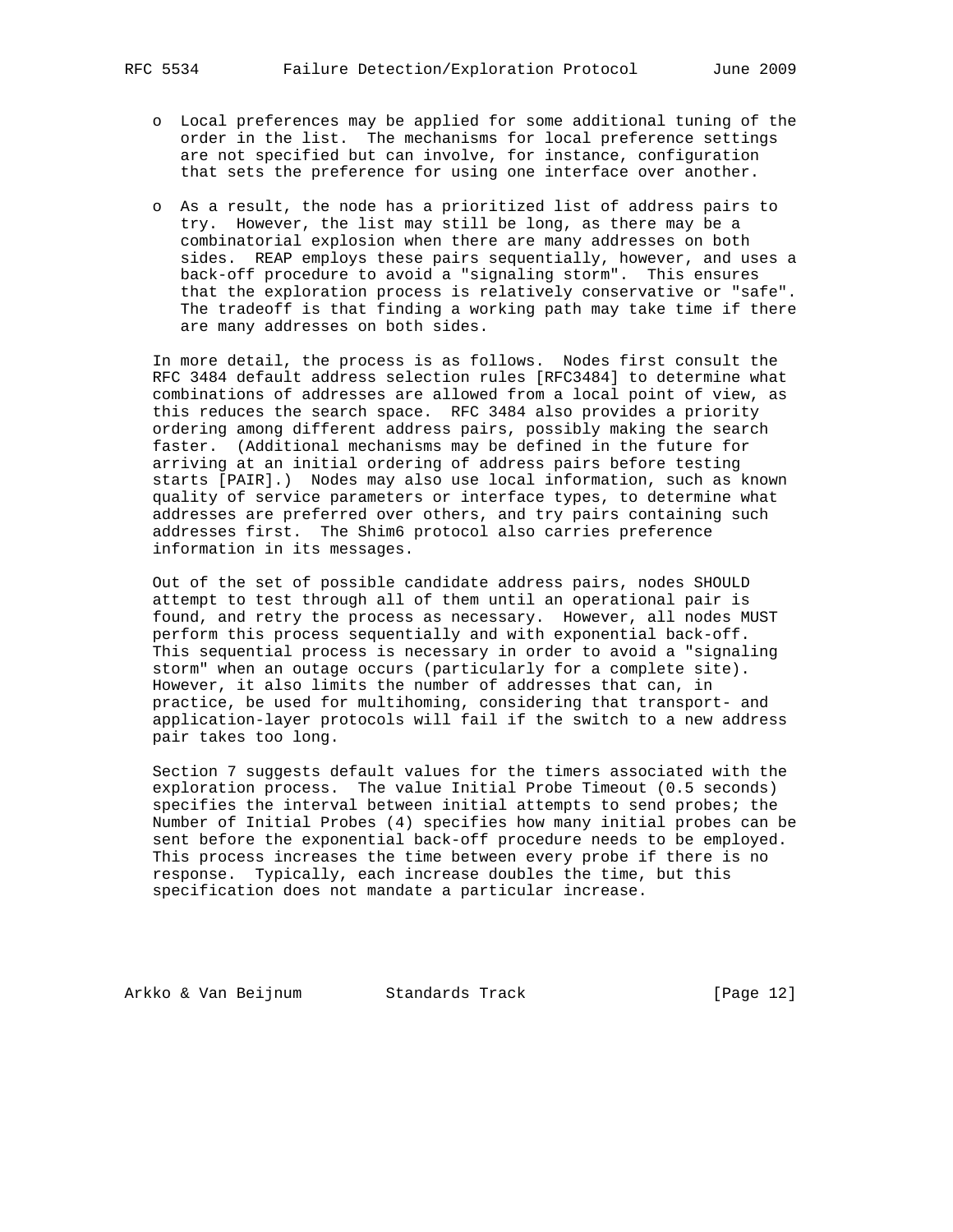Note: The rationale for sending four packets at a fixed rate before the exponential back-off is employed is to avoid having to send these packets excessively fast. Without this, having 0.5 seconds between the third and fourth probe means that the time between the first and second probe would have to be 0.125 seconds, which gives very little time for a reply to the first packet to arrive. Also, this means that the first four packets are sent within 0.875 seconds rather than 2 seconds, increasing the potential for congestion if a large number of Shim6 contexts need to send probes at the same time after a failure.

 Finally, Max Probe Timeout (60 seconds) specifies a limit beyond which the probe interval may not grow. If the exploration process reaches this interval, it will continue sending at this rate until a suitable response is triggered or the Shim6 context is garbage collected, because upper-layer protocols using the Shim6 context in question are no longer attempting to send packets. Reaching the Max Probe Timeout may also serve as a hint to the garbage collection process that the context is no longer usable.

- 5. Protocol Definition
- 5.1. Keepalive Message

The format of the Keepalive message is as follows:

0  $1$  2 3 0 1 2 3 4 5 6 7 8 9 0 1 2 3 4 5 6 7 8 9 0 1 2 3 4 5 6 7 8 9 0 1 +-+-+-+-+-+-+-+-+-+-+-+-+-+-+-+-+-+-+-+-+-+-+-+-+-+-+-+-+-+-+-+-+ | Next Header | Hdr Ext Len |0| Type = 66 | Reserved1 |0| +-+-+-+-+-+-+-+-+-+-+-+-+-+-+-+-+-+-+-+-+-+-+-+-+-+-+-+-+-+-+-+-+ Checksum |R| +-+-+-+-+-+-+-+-+-+-+-+-+-+-+-+-+-+ | Receiver Context Tag +-+-+-+-+-+-+-+-+-+-+-+-+-+-+-+-+-+-+-+-+-+-+-+-+-+-+-+-+-+-+-+-+ Reserved2 +-+-+-+-+-+-+-+-+-+-+-+-+-+-+-+-+-+-+-+-+-+-+-+-+-+-+-+-+-+-+-+-+ | | Options | | +-+-+-+-+-+-+-+-+-+-+-+-+-+-+-+-+-+-+-+-+-+-+-+-+-+-+-+-+-+-+-+-+

 Next Header, Hdr Ext Len, 0, 0, Checksum These are as specified in Section 5.3 of the Shim6 protocol description [RFC5533].

Arkko & Van Beijnum Standards Track [Page 13]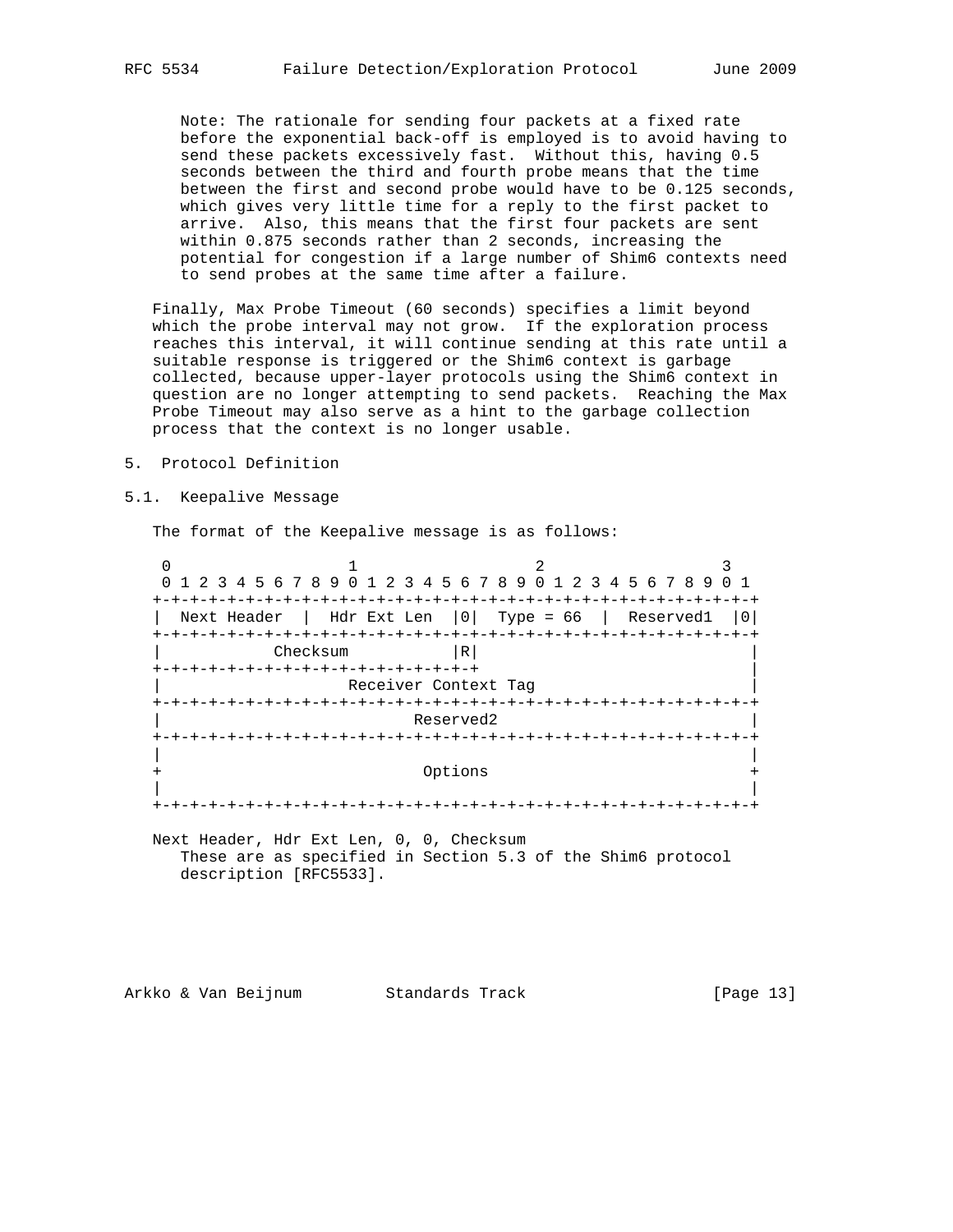Type This field identifies the Keepalive message and MUST be set to 66 (Keepalive). Reserved1 This is a 7-bit field reserved for future use. It is set to zero on transmit and MUST be ignored on receipt. R This is a 1-bit field reserved for future use. It is set to zero on transmit and MUST be ignored on receipt. Receiver Context Tag This is a 47-bit field for the context tag that the receiver has allocated for the context. Reserved2 This is a 32-bit field reserved for future use. It is set to zero on transmit and MUST be ignored on receipt. Options This field MAY contain one or more Shim6 options. However, there are currently no defined options that are useful in a Keepalive message. The Options field is provided only for future extensibility reasons. A valid message conforms to the format above, has a Receiver Context Tag that matches the context known by the receiver, is a valid Shim6 control message as defined in Section 12.3 of the Shim6 protocol description [RFC5533], and has a Shim6 context that is in state ESTABLISHED. The receiver processes a valid message by inspecting

 The processing rules for this message are given in more detail in Section 6.

its options and executing any actions specified for such options.

# 5.2. Probe Message

This message performs REAP exploration. Its format is as follows: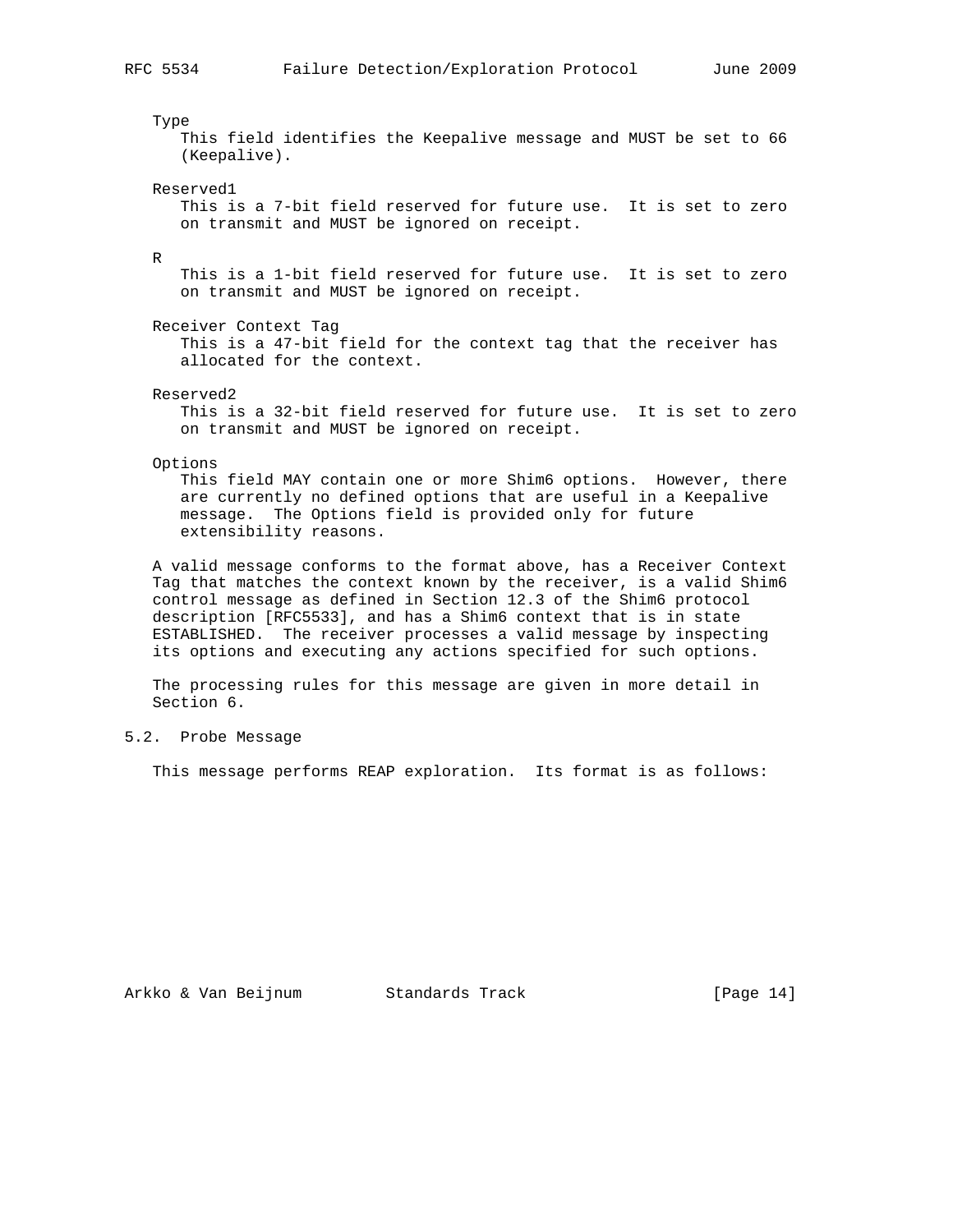0  $1$  2 3 0 1 2 3 4 5 6 7 8 9 0 1 2 3 4 5 6 7 8 9 0 1 2 3 4 5 6 7 8 9 0 1 +-+-+-+-+-+-+-+-+-+-+-+-+-+-+-+-+-+-+-+-+-+-+-+-+-+-+-+-+-+-+-+-+ | Next Header | Hdr Ext Len |0| Type = 67 | Reserved |0| +-+-+-+-+-+-+-+-+-+-+-+-+-+-+-+-+-+-+-+-+-+-+-+-+-+-+-+-+-+-+-+-+  $Checksum$  |R| +-+-+-+-+-+-+-+-+-+-+-+-+-+-+-+-+-+ | Receiver Context Tag +-+-+-+-+-+-+-+-+-+-+-+-+-+-+-+-+-+-+-+-+-+-+-+-+-+-+-+-+-+-+-+-+ | Precvd| Psent | Sta | Reserved2 +-+-+-+-+-+-+-+-+-+-+-+-+-+-+-+-+-+-+-+-+-+-+-+-+-+-+-+-+-+-+-+-+ | | First probe sent | | Source address | | + + | | +-+-+-+-+-+-+-+-+-+-+-+-+-+-+-+-+-+-+-+-+-+-+-+-+-+-+-+-+-+-+-+-+ | | First probe sent | | Destination address | | + + | | +-+-+-+-+-+-+-+-+-+-+-+-+-+-+-+-+-+-+-+-+-+-+-+-+-+-+-+-+-+-+-+-+ First Probe Nonce +-+-+-+-+-+-+-+-+-+-+-+-+-+-+-+-+-+-+-+-+-+-+-+-+-+-+-+-+-+-+-+-+ | First Probe Data | +-+-+-+-+-+-+-+-+-+-+-+-+-+-+-+-+-+-+-+-+-+-+-+-+-+-+-+-+-+-+-+-+ / / Nth probe sent | | Source address | | + + | | +-+-+-+-+-+-+-+-+-+-+-+-+-+-+-+-+-+-+-+-+-+-+-+-+-+-+-+-+-+-+-+-+ | | Nth probe sent | | Destination address + | | + + | | +-+-+-+-+-+-+-+-+-+-+-+-+-+-+-+-+-+-+-+-+-+-+-+-+-+-+-+-+-+-+-+-+ Nth Probe Nonce

Arkko & Van Beijnum Standards Track [Page 15]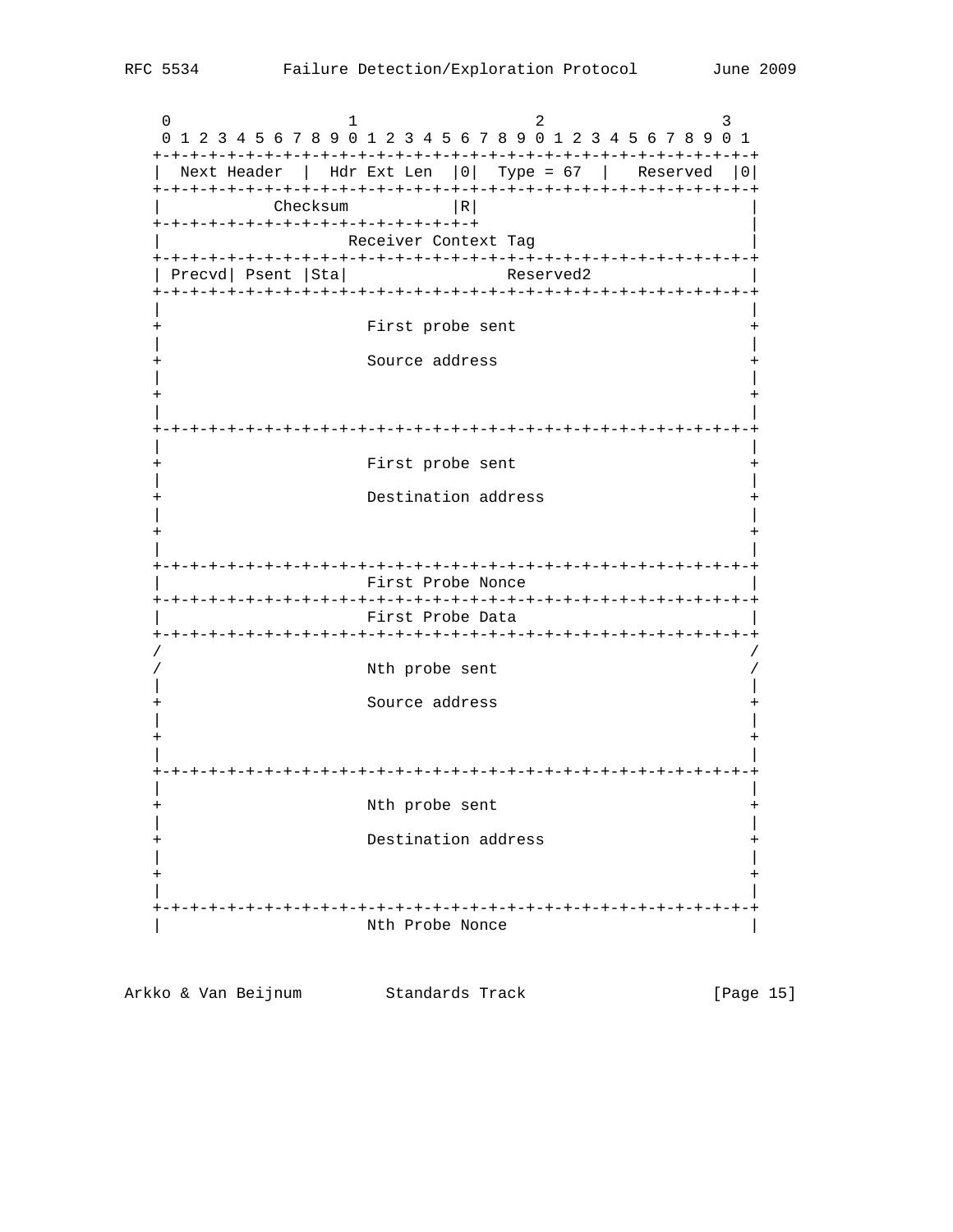| Nth Probe Data<br>-+-+-+-+-+-+-+-+-+-+-<br>$-+ - + - + - +$ |
|-------------------------------------------------------------|
| First probe received                                        |
| Source address                                              |
|                                                             |
| First probe received                                        |
| Destination address                                         |
| -+-+-+-+-+-+-+-+-+-+<br>-+-+-+-+-+                          |
| First Probe Nonce<br>-+-+-+-+-+-+-+-+-+-+-+-+-+             |
| First Probe Data                                            |
| Nth probe received                                          |
| Source address                                              |
|                                                             |
| Nth probe received                                          |
| Destination address                                         |
|                                                             |
| -+-+-+-+-+-+-+-+-+-+-+-+-<br>Nth Probe Nonce                |
| Nth Probe Data                                              |
| Options                                                     |

Arkko & Van Beijnum (Standards Track Markko & Van Beijnum)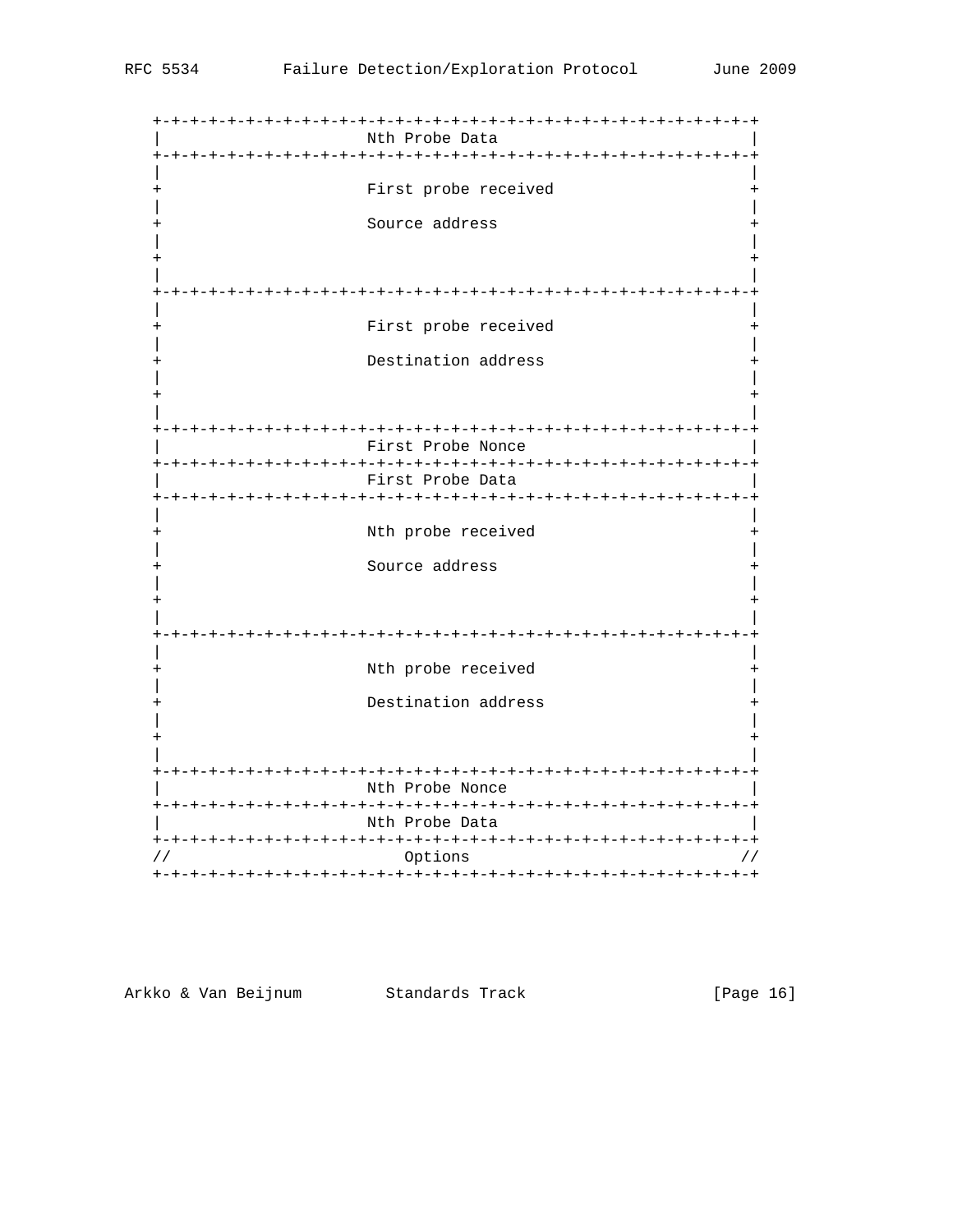Next Header, Hdr Ext Len, 0, 0, Checksum These are as specified in Section 5.3 of the Shim6 protocol description [RFC5533].

#### Type

 This field identifies the Probe message and MUST be set to 67 (Probe).

#### Reserved

 This is a 7-bit field reserved for future use. It is set to zero on transmit and MUST be ignored on receipt.

R

 This is a 1-bit field reserved for future use. It is set to zero on transmit and MUST be ignored on receipt.

Receiver Context Tag

 This is a 47-bit field for the context tag that the receiver has allocated for the context.

#### Psent

 This is a 4-bit field that indicates the number of sent probes included in this Probe message. The first set of Probe fields pertains to the current message and MUST be present, so the minimum value for this field is 1. Additional sent Probe fields are copies of the same fields sent in (recent) earlier probes and may be included or omitted as per any logic employed by the implementation.

### Precvd

 This is a 4-bit field that indicates the number of received probes included in this Probe message. Received Probe fields are copies of the same fields in earlier received probes that arrived since the last transition to state Exploring. When a sender is in state InboundOk it MUST include copies of the fields of at least one of the inbound probes. A sender MAY include additional sets of these received Probe fields in any state as per any logic employed by the implementation.

 The fields Probe Source, Probe Destination, Probe Nonce, and Probe Data may be repeated, depending on the value of Psent and Preceived.

#### Sta (State)

 This 2-bit State field is used to inform the peer about the state of the sender. It has three legal values:

Arkko & Van Beijnum Standards Track [Page 17]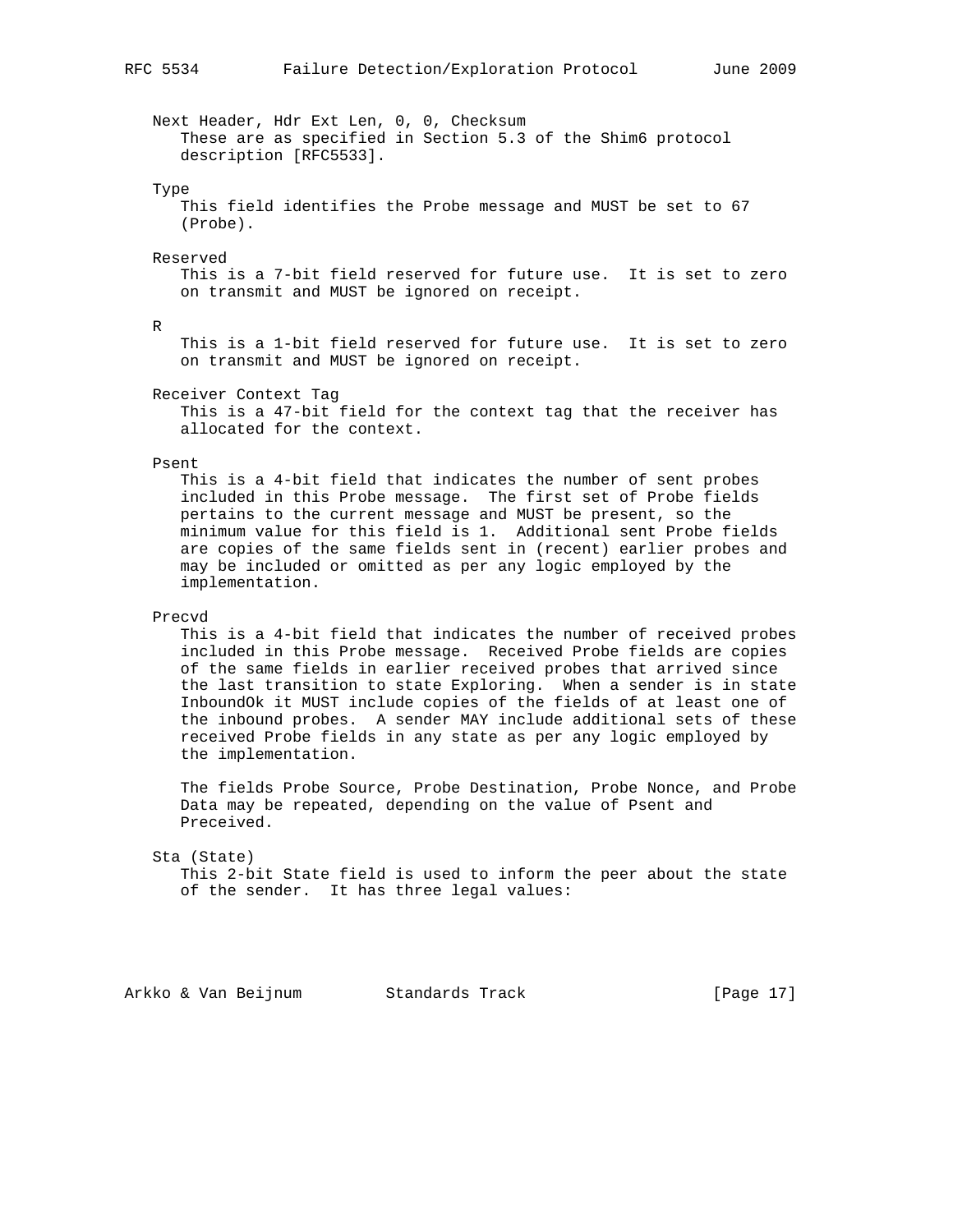0 (Operational) implies that the sender both (a) believes it has no problem communicating and (b) believes that the recipient also has no problem communicating.

 1 (Exploring) implies that the sender has a problem communicating with the recipient, e.g., it has not seen any traffic from the recipient even when it expected some.

 2 (InboundOk) implies that the sender believes it has no problem communicating, i.e., it at least sees packets from the recipient but that the recipient either has a problem or has not yet confirmed to the sender that the problem has been resolved.

#### Reserved2

 MUST be set to zero upon transmission and MUST be ignored upon reception.

#### Probe Source

 This 128-bit field contains the source IPv6 address used to send the probe.

#### Probe Destination

 This 128-bit field contains the destination IPv6 address used to send the probe.

### Probe Nonce

 This is a 32-bit field that is initialized by the sender with a value that allows it to determine with which sent probes a received probe correlates. It is highly RECOMMENDED that the Nonce field be at least moderately hard to guess so that even on path attackers can't deduce the next nonce value that will be used. This value SHOULD be generated using a random number generator that is known to have good randomness properties as outlined in RFC 4086 [RFC4086].

### Probe Data

 This is a 32-bit field with no fixed meaning. The Probe Data field is copied back with no changes. Future flags may define a use for this field.

 Options For future extensions.

### 5.3. Keepalive Timeout Option Format

 Either side of a Shim6 context can notify the peer of the value that it would prefer the peer to use as its Keepalive Timeout value. If the node is using a non-default Send Timeout value, it MUST

Arkko & Van Beijnum Standards Track [Page 18]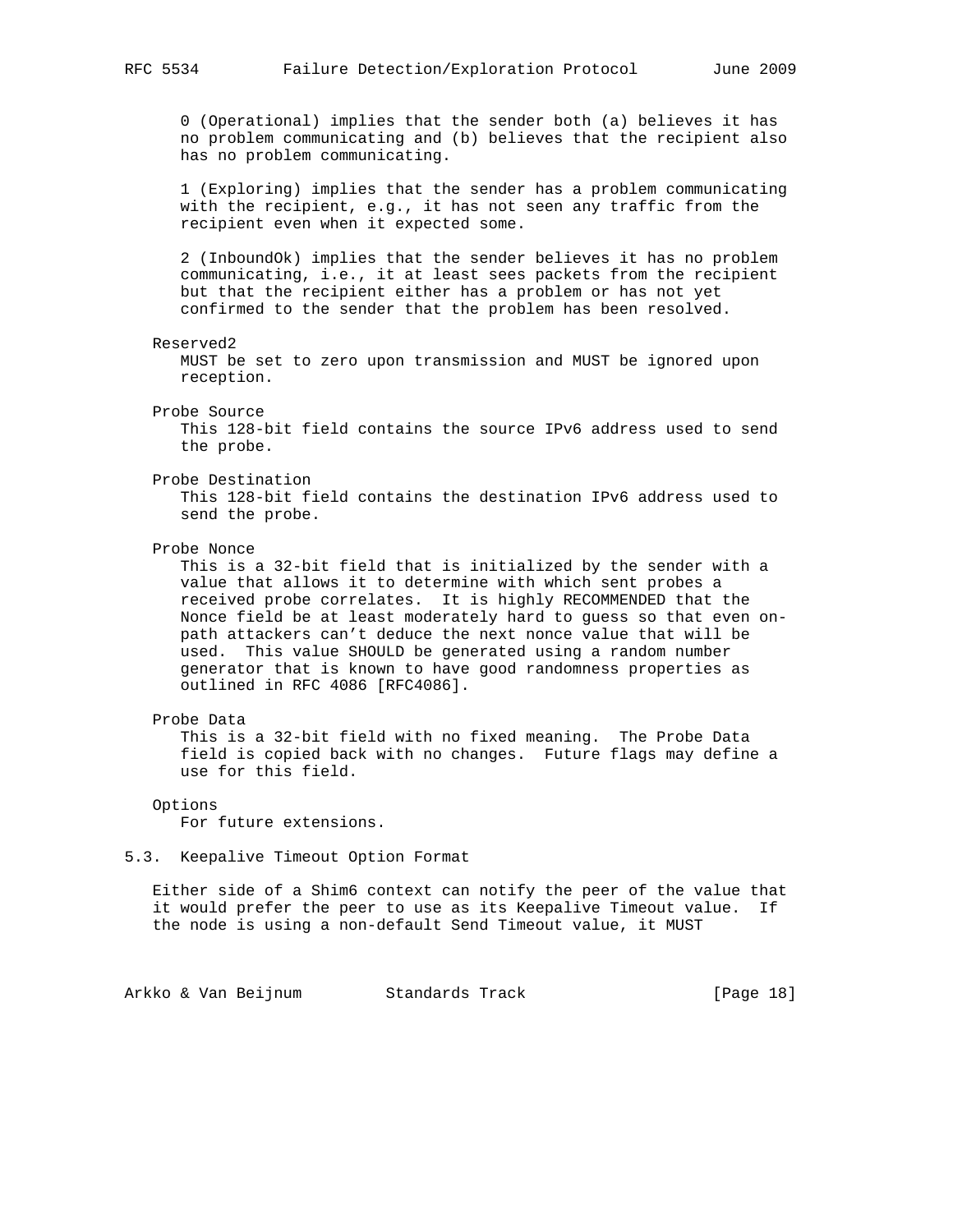communicate this value as a Keepalive Timeout value to the peer in the below option. This option MAY be sent in the I2, I2bis, R2, or UPDATE messages. The option SHOULD only need to be sent once in a given Shim6 association. If a node receives this option, it SHOULD update its Keepalive Timeout value for the peer.

|             | 0 1 2 3 4 5 6 7 8 9 0 1 2 3 4 5 6 7 8 9 0 1 2 3 4 5 6 7 8 9 0 1 |  |
|-------------|-----------------------------------------------------------------|--|
|             |                                                                 |  |
| Type = $10$ | Length = $4$<br>101                                             |  |
|             |                                                                 |  |
| Reserved    | Keepalive Timeout                                               |  |
|             |                                                                 |  |

Fields:

#### Type

 This field identifies the option and MUST be set to 10 (Keepalive Timeout).

Length

 This field MUST be set as specified in Section 5.1 of the Shim6 protocol description [RFC5533] -- that is, set to 4.

#### Reserved

 A 16-bit field reserved for future use. It is set to zero upon transmit and MUST be ignored upon receipt.

Keepalive Timeout

 The value in seconds corresponding to the suggested Keepalive Timeout value for the peer.

6. Behavior

 The required behavior of REAP nodes is specified below in the form of a state machine. The externally observable behavior of an implementation MUST conform to this state machine, but there is no requirement that the implementation actually employ a state machine. Intermixed with the following description, we also provide a state machine description in tabular form. However, that form is only informational.

 On a given context with a given peer, the node can be in one of three states: Operational, Exploring, or InboundOK. In the Operational state, the underlying address pairs are assumed to be operational. In the Exploring state, this node hasn't seen any traffic from the peer for more than a Send Timer period. Finally, in the InboundOK

Arkko & Van Beijnum Standards Track [Page 19]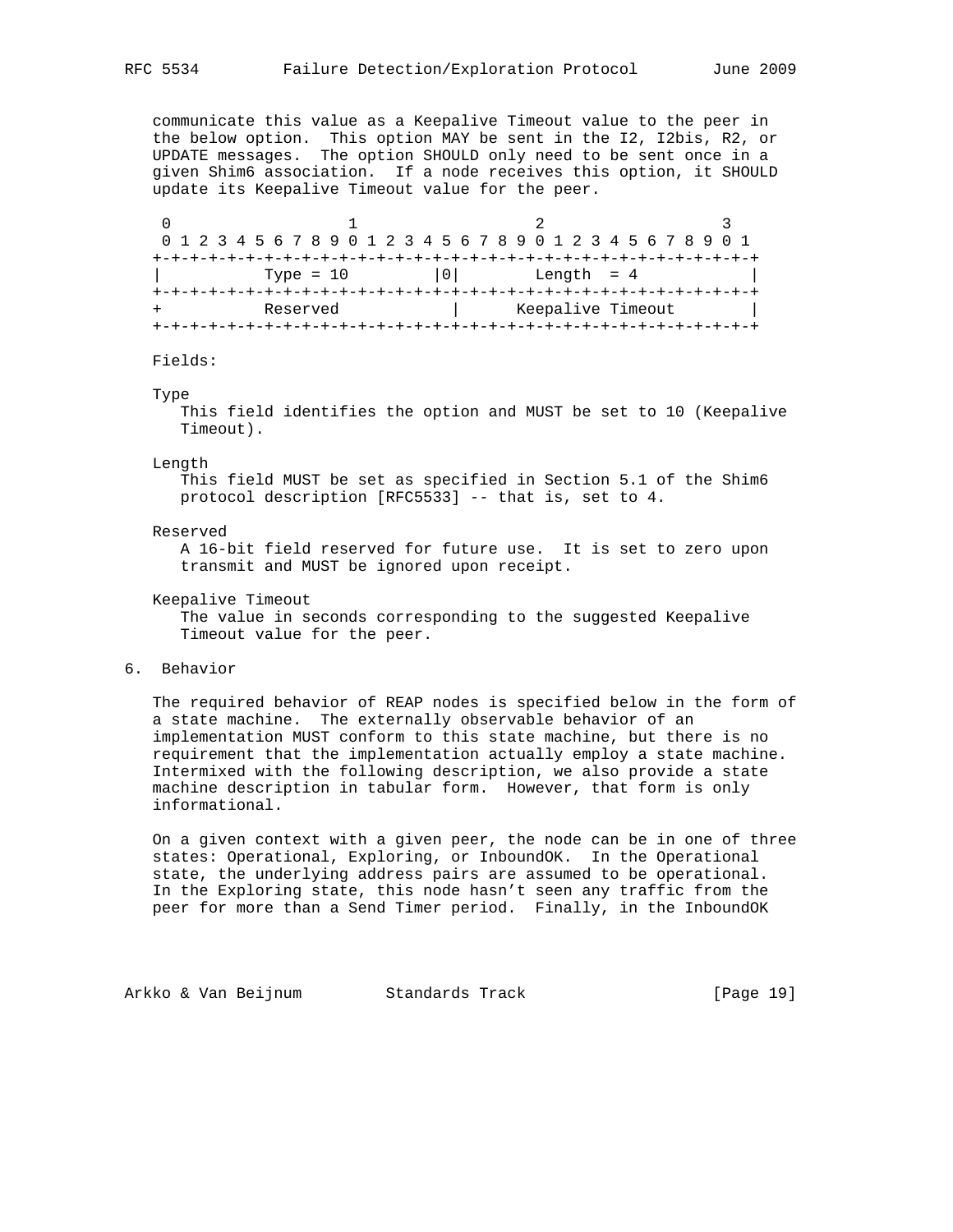state, this node sees traffic from the peer, but the peer may not yet see any traffic from this node, so the exploration process needs to continue.

 The node also maintains the Send Timer (Send Timeout seconds) and Keepalive Timer (Keepalive Timeout seconds). The Send Timer reflects the requirement that when this node sends a payload packet, there should be some return traffic (either payload packets or Keepalive messages) within Send Timeout seconds. The Keepalive Timer reflects the requirement that when this node receives a payload packet, there should a similar response towards the peer. The Keepalive Timer is only used within the Operational state, and the Send Timer within the Operational and InboundOK states. No timer is running in the Exploring state. As explained in Section 4.1, the two timers are mutually exclusive. That is, either the Keepalive Timer or the Send Timer is running, or neither of them is running.

 Note that Appendix A gives some examples of typical protocol runs in order to illustrate the behavior.

### 6.1. Incoming Payload Packet

 Upon the reception of a payload packet in the Operational state, the node starts the Keepalive Timer if it was not yet running, and stops the Send Timer if it was running.

 If the node is in the Exploring state, it transitions to the InboundOK state, sends a Probe message, and starts the Send Timer. It fills the Psent and corresponding Probe Source Address, Probe Destination Address, Probe Nonce, and Probe Data fields with information about recent Probe messages that have not yet been reported as seen by the peer. It also fills the Precvd and corresponding Probe Source Address, Probe Destination Address, Probe Nonce, and Probe Data fields with information about recent Probe messages it has seen from the peer. When sending a Probe message, the State field MUST be set to a value that matches the conceptual state of the sender after sending the Probe. In this case, the node therefore sets the State field to 2 (InboundOk). The IP source and destination addresses for sending the Probe message are selected as discussed in Section 4.3.

 In the InboundOK state, the node stops the Send Timer if it was running, but does not do anything else.

 The reception of Shim6 control messages other than the Keepalive and Probe messages are treated the same as the reception of payload packets.

Arkko & Van Beijnum Standards Track [Page 20]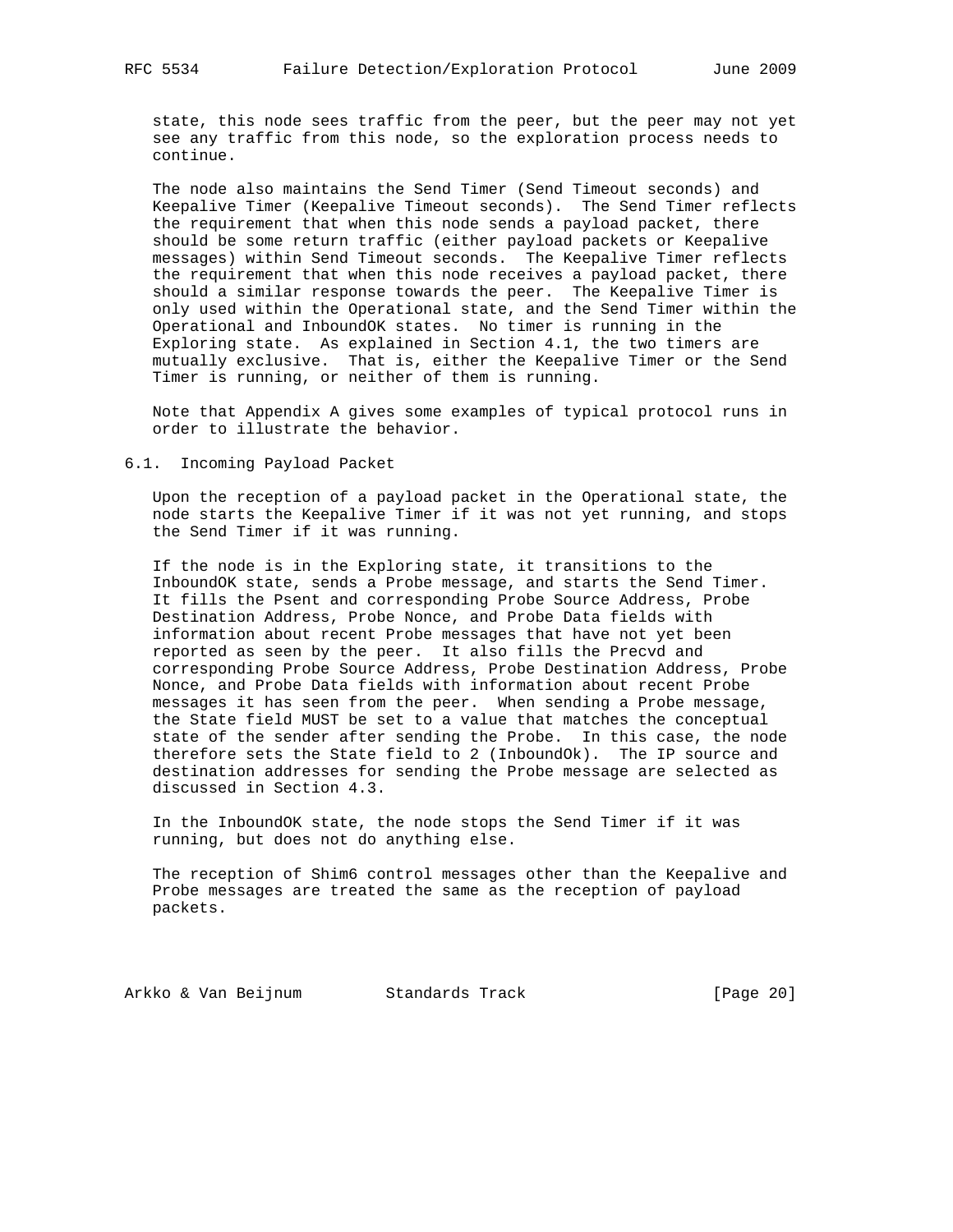While the Keepalive Timer is running, the node SHOULD send Keepalive messages to the peer with an interval of Keepalive Interval seconds. Conceptually, a separate timer is used to distinguish between the interval between Keepalive messages and the overall Keepalive Timeout interval. However, this separate timer is not modelled in the tabular or graphical state machines. When sent, the Keepalive message is constructed as described in Section 5.1. It is sent using the current address pair.

 In the below tables, "START", "RESTART", and "STOP" refer to starting, restarting, and stopping the Keepalive Timer or the Send Timer, respectively. "GOTO" refers to transitioning to another state. "SEND" refers to sending a message, and "-" refers to taking no action.

| Operational                  | Exploring                                            | Inbound0k |
|------------------------------|------------------------------------------------------|-----------|
| STOP Send<br>START Keepalive | SEND Probe InboundOk<br>START Send<br>GOTO InboundOk | STOP Send |

### 6.2. Outgoing Payload Packet

 Upon sending a payload packet in the Operational state, the node stops the Keepalive Timer if it was running and starts the Send Timer if it was not running. In the Exploring state there is no effect, and in the InboundOK state the node simply starts the Send Timer if it was not yet running. (The sending of Shim6 control messages is again treated the same.)

 Operational Exploring InboundOk ------------------------------------------------------------------ START Send - START Send STOP Keepalive

6.3. Keepalive Timeout

 Upon a timeout on the Keepalive Timer, the node sends one last Keepalive message. This can only happen in the Operational state.

 The Keepalive message is constructed as described in Section 5.1. It is sent using the current address pair.

| Operational         | Exploring                | Inbound0k                |
|---------------------|--------------------------|--------------------------|
|                     |                          |                          |
| ' Keepalive<br>SEND | $\overline{\phantom{a}}$ | $\overline{\phantom{a}}$ |

| Arkko & Van Beijnum<br>Standards Track | [Page 21] |
|----------------------------------------|-----------|
|----------------------------------------|-----------|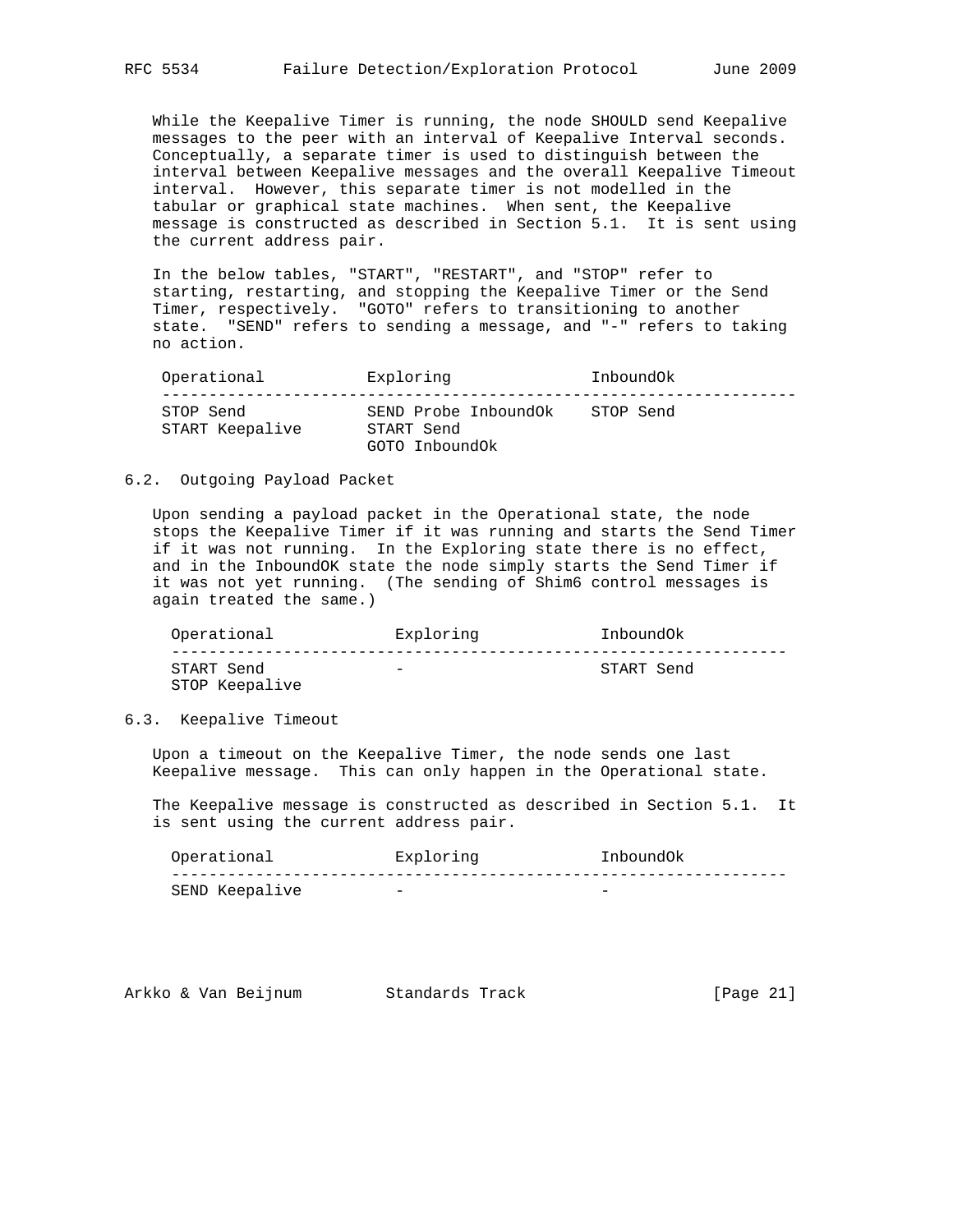## 6.4. Send Timeout

 Upon a timeout on the Send Timer, the node enters the Exploring state and sends a Probe message. The Probe message is constructed as explained in Section 6.1, except that the State field is set to 1 (Exploring).

| Operational                            | Exploring  | Inbound0k                              |
|----------------------------------------|------------|----------------------------------------|
| SEND Probe Exploring<br>GOTO Exploring | $\sim$ $-$ | SEND Probe Exploring<br>GOTO Exploring |

## 6.5. Retransmission

 While in the Exploring state, the node keeps retransmitting its Probe messages to different (or the same) addresses as defined in Section 4.3. A similar process is employed in the InboundOk state, except that upon such retransmission, the Send Timer is started if it was not running already.

 The Probe messages are constructed as explained in Section 6.1, except that the State field is set to 1 (Exploring) or 2 (InboundOk), depending on which state the sender is in.

| Operational              | Exploring | Inbound0k                                               |  |
|--------------------------|-----------|---------------------------------------------------------|--|
| $\overline{\phantom{0}}$ |           | SEND Probe Exploring SEND Probe InboundOk<br>START Send |  |

### 6.6. Reception of the Keepalive Message

 Upon the reception of a Keepalive message in the Operational state, the node stops the Send Timer if it was running. If the node is in the Exploring state, it transitions to the InboundOK state, sends a Probe message, and starts the Send Timer. The Probe message is constructed as explained in Section 6.1.

In the InboundOK state, the Send Timer is stopped if it was running.

| Operational | Exploring                                            | Inbound0k |
|-------------|------------------------------------------------------|-----------|
| STOP Send   | SEND Probe InboundOk<br>START Send<br>GOTO InboundOk | STOP Send |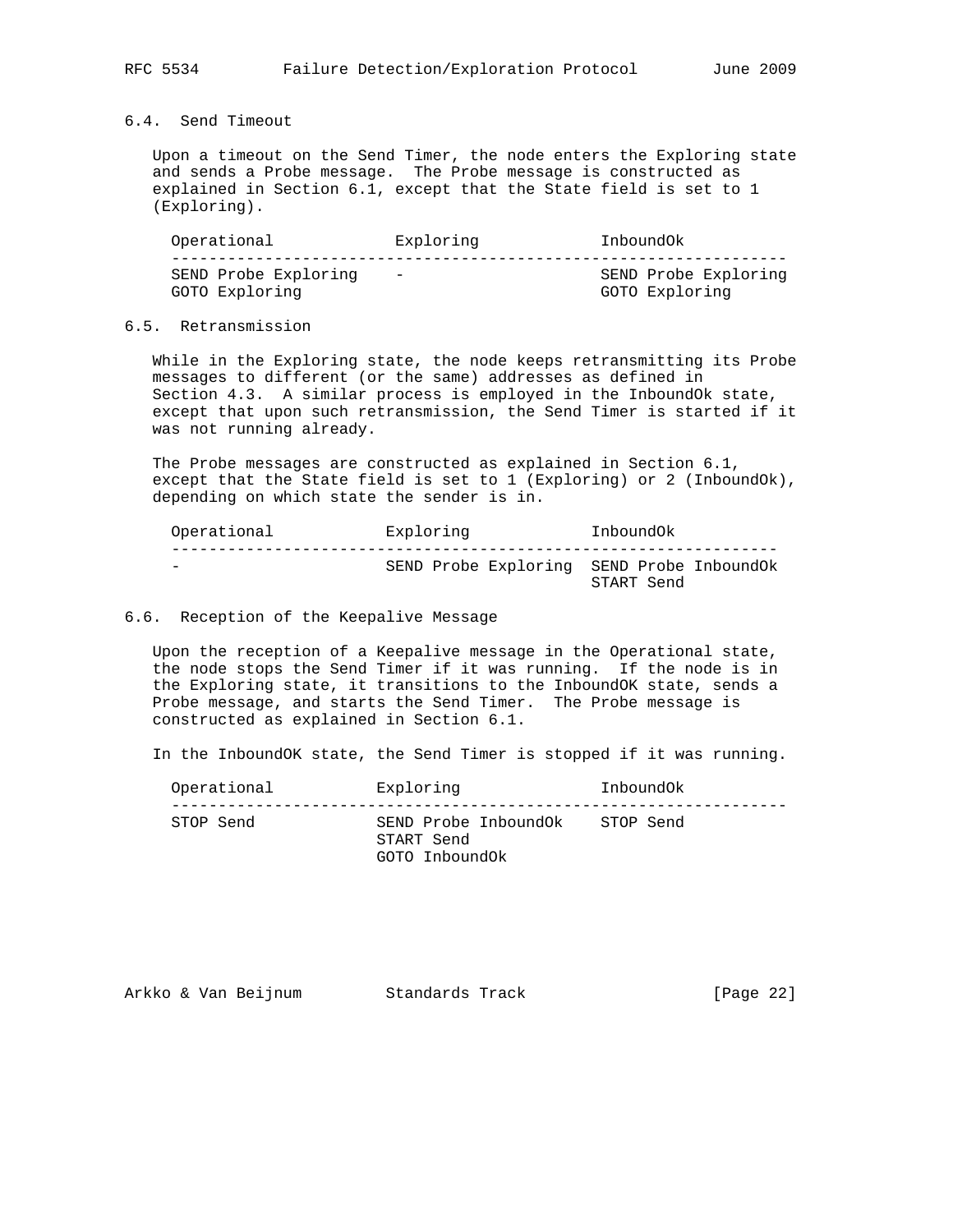### 6.7. Reception of the Probe Message State=Exploring

 Upon receiving a Probe message with State set to Exploring, the node enters the InboundOK state, sends a Probe message as described in Section 6.1, stops the Keepalive Timer if it was running, and restarts the Send Timer.

 Operational Exploring InboundOk ------------------------------------------------------------------ SEND Probe InboundOk SEND Probe InboundOk SEND Probe InboundOk STOP Keepalive START Send RESTART Send RESTART Send GOTO InboundOk GOTO InboundOk

### 6.8. Reception of the Probe Message State=InboundOk

 Upon the reception of a Probe message with State set to InboundOk, the node sends a Probe message, restarts the Send Timer, stops the Keepalive Timer if it was running, and transitions to the Operational state. A new current address pair is chosen for the connection, based on the reports of received probes in the message that we just received. If no received probes have been reported, the current address pair is unchanged.

 The Probe message is constructed as explained in Section 6.1, except that the State field is set to zero (Operational).

| Operational    | Exploring                                                                            | InboundOk        |
|----------------|--------------------------------------------------------------------------------------|------------------|
| RESTART Send   | SEND Probe Operational SEND Probe Operational SEND Probe Operational<br>RESTART Send | RESTART Send     |
| STOP Keepalive | GOTO Operational                                                                     | GOTO Operational |

### 6.9. Reception of the Probe Message State=Operational

 Upon the reception of a Probe message with State set to Operational, the node stops the Send Timer if it was running, starts the Keepalive Timer if it was not yet running, and transitions to the Operational state. The Probe message is constructed as explained in Section 6.1, except that the State field is set to zero (Operational).

 Note: This terminates the exploration process when both parties are happy and know that their peer is happy as well.

Arkko & Van Beijnum Standards Track [Page 23]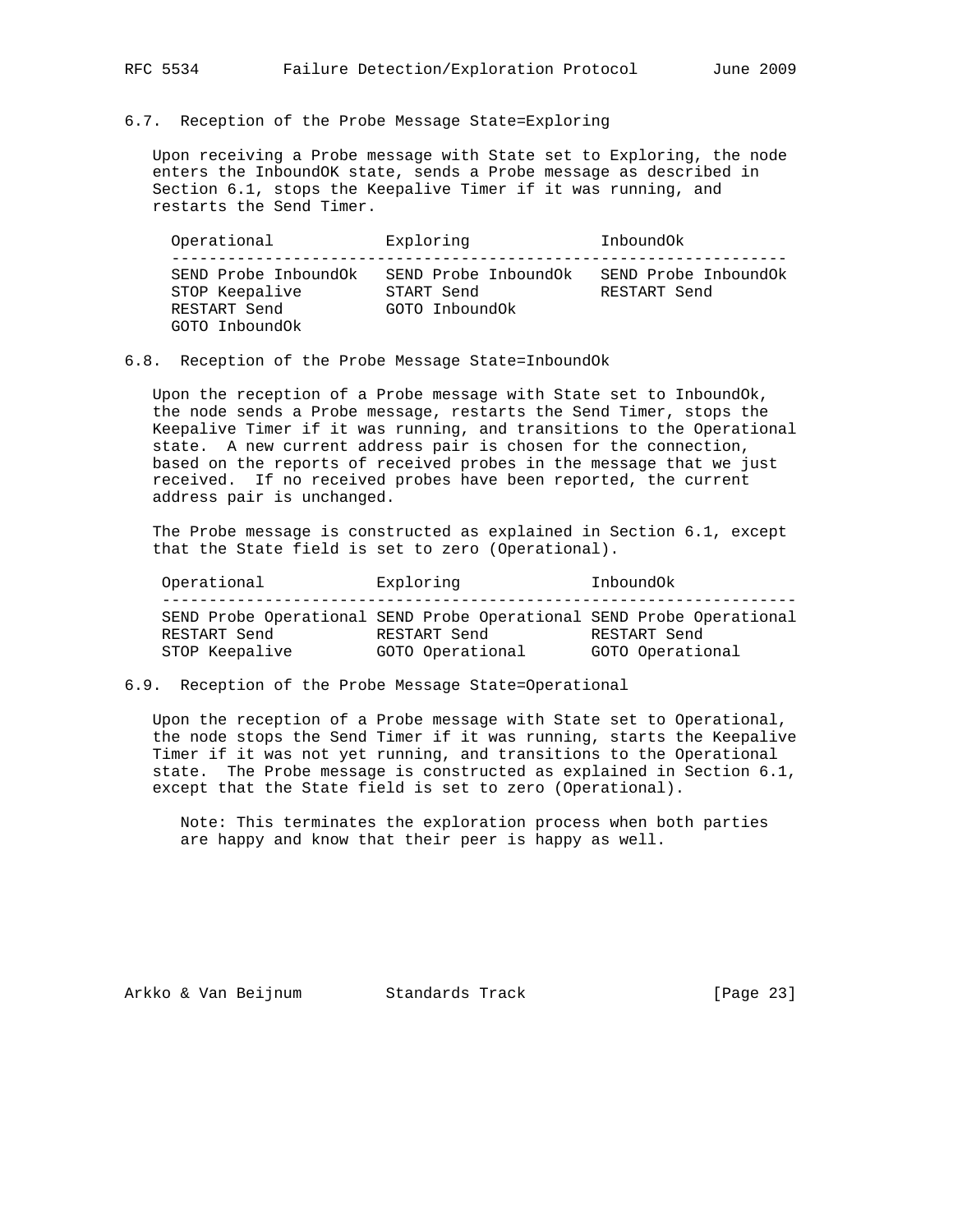| Operational                  | Exploring                                        | Inbound0k                                        |
|------------------------------|--------------------------------------------------|--------------------------------------------------|
| STOP Send<br>START Keepalive | STOP Send<br>START Keepalive<br>GOTO Operational | STOP Send<br>START Keepalive<br>GOTO Operational |

 The reachability detection and exploration process has no effect on payload communications until a new operational address pair has actually been confirmed. Prior to that, the payload packets continue to be sent to the previously used addresses.

6.10. Graphical Representation of the State Machine

 In the PDF version of this specification, an informational drawing illustrates the state machine. Where the text and the drawing differ, the text takes precedence.

7. Protocol Constants and Variables

The following protocol constants are defined:

|  | Initial Probe Timeout    | 0.5 seconds |
|--|--------------------------|-------------|
|  | Number of Initial Probes | 4 probes    |

And these variables have the following default values:

| Send Timeout       |  | 15 seconds                                                                                         |
|--------------------|--|----------------------------------------------------------------------------------------------------|
| Keepalive Timeout  |  | X seconds, where X is the peer's<br>Send Timeout as communicated in                                |
|                    |  | the Keepalive Timeout Option                                                                       |
|                    |  | 15 seconds if the peer didn't send<br>a Keepalive Timeout option                                   |
| Keepalive Interval |  | Y seconds, where Y is one-third to<br>one-half of the Keepalive Timeout<br>value (see Section 4.1) |

 Alternate values of the Send Timeout may be selected by a node and communicated to the peer in the Keepalive Timeout Option. A very small value of the Send Timeout may affect the ability to exchange keepalives over a path that has a long roundtrip delay. Similarly, it may cause Shim6 to react to temporary failures more often than necessary. As a result, it is RECOMMENDED that an alternate Send Timeout value not be under 10 seconds. Choosing a higher value than the one recommended above is also possible, but there is a relationship between Send Timeout and the ability of REAP to discover and correct errors in the communication path. In any case, in order for Shim6 to be useful, it should detect and repair communication

Arkko & Van Beijnum Standards Track [Page 24]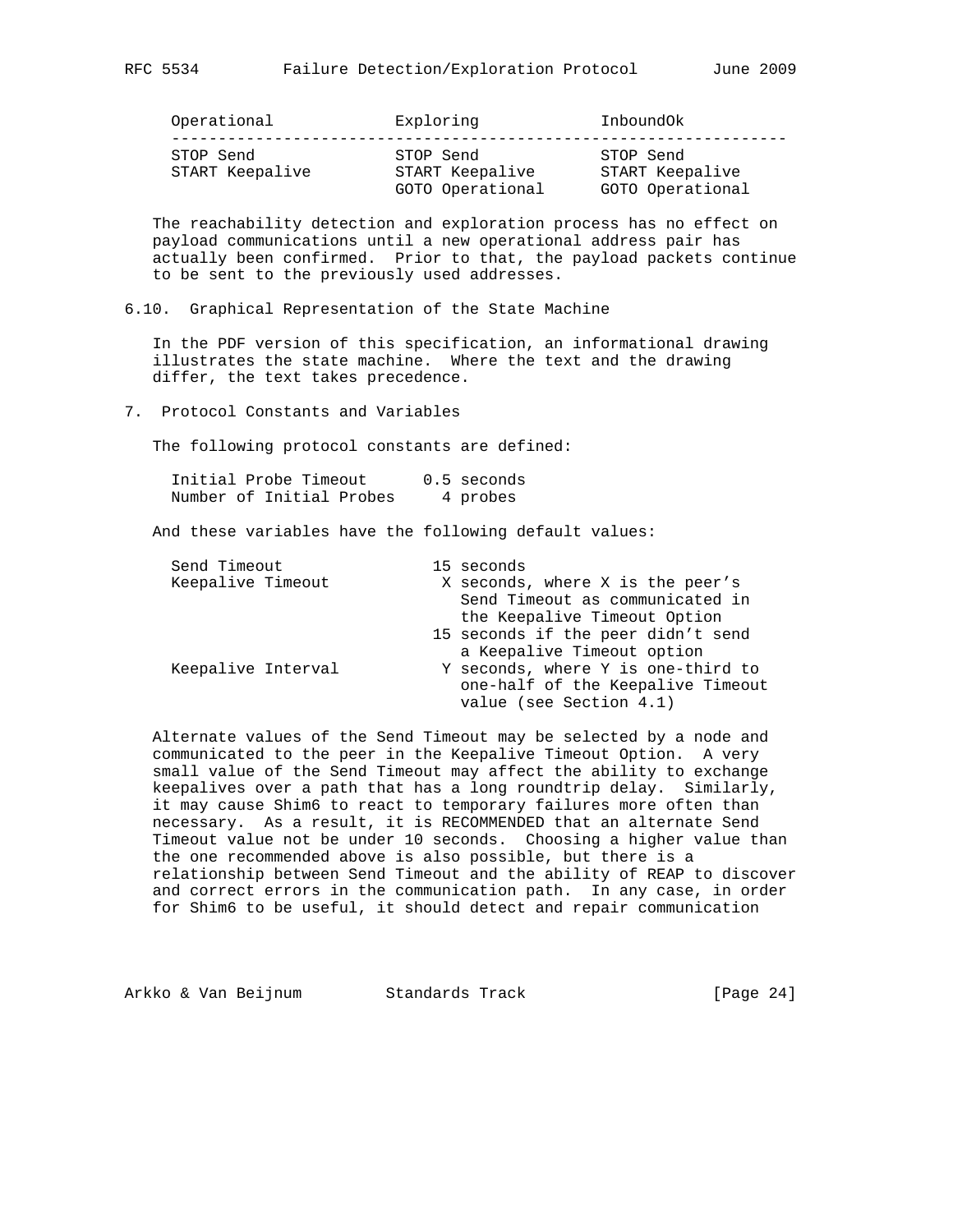problems long before upper layers give up. For this reason, it is RECOMMENDED that Send Timeout be at most 100 seconds (default TCP R2 timeout [RFC1122]).

 Note: It is not expected that the Send Timeout or other values will be estimated based on experienced roundtrip times. Signaling exchanges are performed based on exponential back-off. The keepalive processes send packets only in the relatively rare condition that all traffic is unidirectional.

8. Security Considerations

 Attackers may spoof various indications from lower layers and from the network in an effort to confuse the peers about which addresses are or are not operational. For example, attackers may spoof ICMP error messages in an effort to cause the parties to move their traffic elsewhere or even to disconnect. Attackers may also spoof information related to network attachments, Router Discovery, and address assignments in an effort to make the parties believe they have Internet connectivity when in reality they do not.

 This may cause use of non-preferred addresses or even denial of service.

 This protocol does not provide any protection of its own for indications from other parts of the protocol stack. Unprotected indications SHOULD NOT be taken as a proof of connectivity problems. However, REAP has weak resistance against incorrect information even from unprotected indications in the sense that it performs its own tests prior to picking a new address pair. Denial-of-service vulnerabilities remain, however, as do vulnerabilities against on path attackers.

 Some aspects of these vulnerabilities can be mitigated through the use of techniques specific to the other parts of the stack, such as properly dealing with ICMP errors [GONT], link-layer security, or the use of SEND [RFC3971] to protect IPv6 Router and Neighbor Discovery.

 Other parts of the Shim6 protocol ensure that the set of addresses we are switching between actually belong together. REAP itself provides no such assurances. Similarly, REAP provides some protection against third-party flooding attacks [AURA02]; when REAP is run, its Probe Nonces can be used as a return routability check that the claimed address is indeed willing to receive traffic. However, this needs to be complemented with another mechanism to ensure that the claimed address is also the correct node. Shim6 does this by performing binding of all operations to context tags.

Arkko & Van Beijnum Standards Track [Page 25]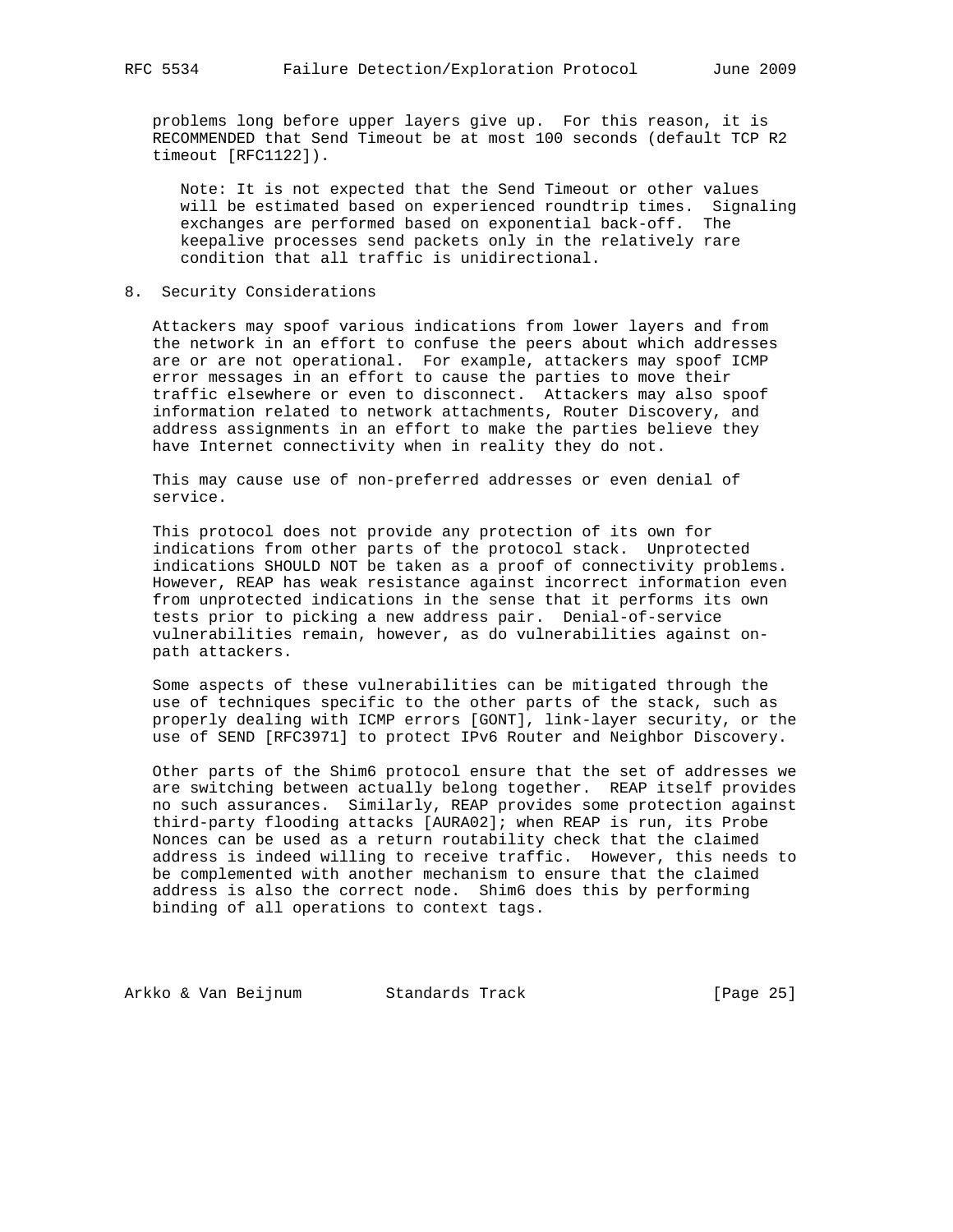The keepalive mechanism in this specification is vulnerable to spoofing. On-path attackers that can see a Shim6 context tag can send spoofed Keepalive messages once per Send Timeout interval in order to prevent two Shim6 nodes from sending Keepalives themselves. This vulnerability is only relevant to nodes involved in a one-way communication. The result of the attack is that the nodes enter the exploration phase needlessly, but they should be able to confirm connectivity unless, of course, the attacker is able to prevent the exploration phase from completing. Off-path attackers may not be able to generate spoofed results, given that the context tags are 47 bit random numbers.

 To protect against spoofed Keepalive messages, a node implementing both Shim6 and IPsec MAY ignore incoming REAP keepalives if it has good reason to assume that the other side will be sending IPsec protected return traffic. In other words, if a node is sending TCP payload data, it can reasonably expect to receive TCP ACKs in return. If no IPsec-protected ACKs come back but unprotected keepalives do, this could be the result of an attacker trying to hide broken connectivity.

 The exploration phase is vulnerable to attackers that are on the path. Off-path attackers would find it hard to guess either the context tag or the correct probe identifiers. Given that IPsec operates above the Shim6 layer, it is not possible to protect the exploration phase against on-path attackers with IPsec. This is similar to the issues with protecting other Shim6 control exchanges. There are mechanisms in place to prevent the redirection of communications to wrong addresses, but on-path attackers can cause denial-of-service, move communications to less-preferred address pairs, and so on.

 Finally, the exploration itself can cause a number of packets to be sent. As a result, it may be used as a tool for packet amplification in flooding attacks. It is required that the protocol employing REAP has built-in mechanisms to prevent this. For instance, Shim6 contexts are created only after a relatively large number of packets have been exchanged, a cost that reduces the attractiveness of using Shim6 and REAP for amplification attacks. However, such protections are typically not present at connection-establishment time. When exploration would be needed for connection establishment to succeed, its usage would result in an amplification vulnerability. As a result, Shim6 does not support the use of REAP in the connection establishment stage.

Arkko & Van Beijnum Standards Track [Page 26]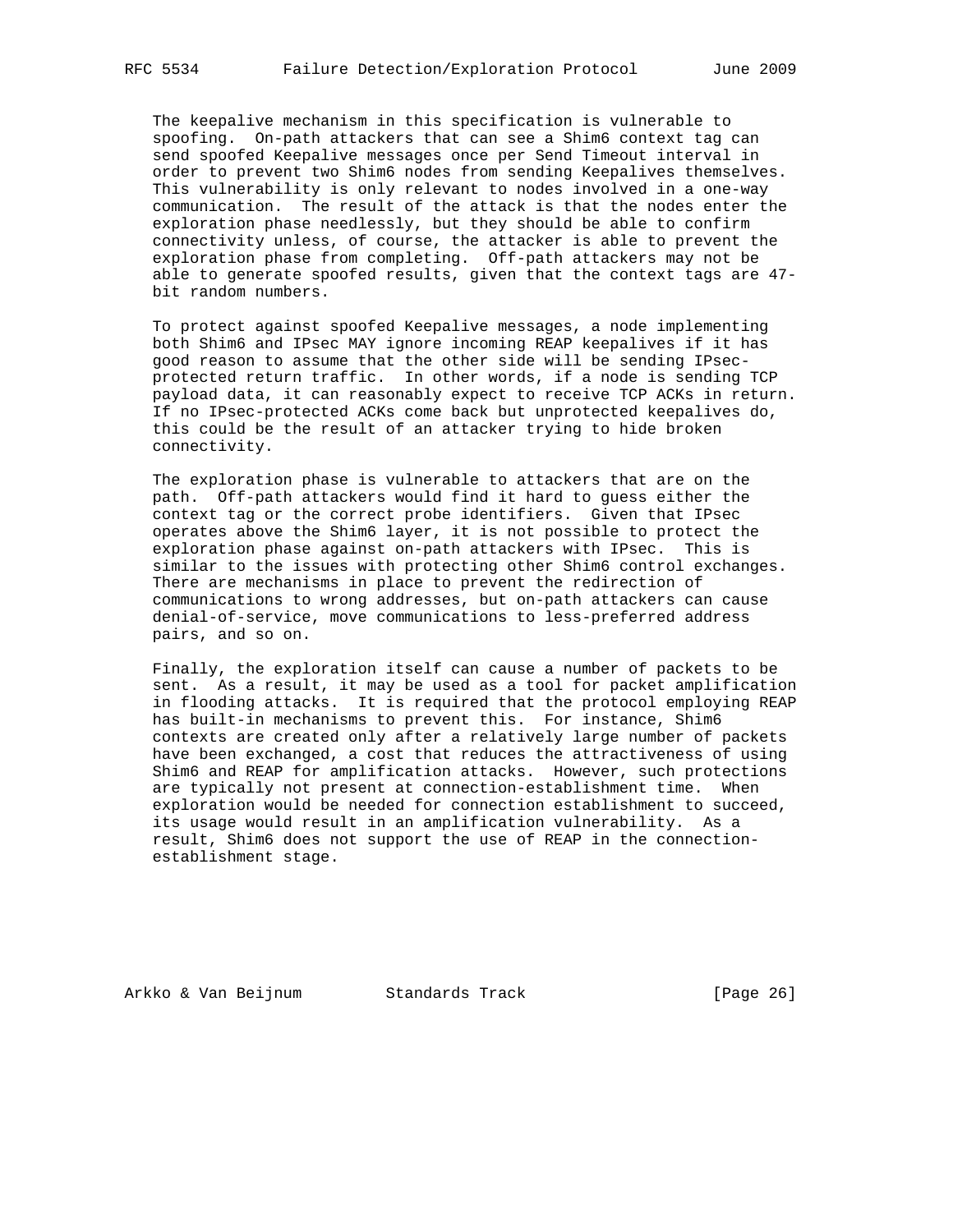## 9. Operational Considerations

 When there are no failures, the failure-detection mechanism (and Shim6 in general) are lightweight: keepalives are not sent when a Shim6 context is idle or when there is traffic in both directions. So in normal TCP or TCP-like operations, there would only be one or two keepalives when a session transitions from active to idle.

 Only when there are failures is there significant failure-detection traffic, especially in the case where a link goes down that is shared by many active sessions and by multiple nodes. When this happens, one keepalive is sent and then a series of probes. This happens per active (traffic-generating) context, all of which will time out within 15 seconds after the failure. This makes the peak traffic that Shim6 generates after a failure around one packet per second per context. Presumably, the sessions that run over those contexts were sending at least that much traffic and most likely more, but if the backup path is significantly lower bandwidth than the failed path, this could lead to temporary congestion.

 However, note that in the case of multihoming using BGP, if the failover is fast enough that TCP doesn't go into slow start, the full payload data traffic that flows over the failed path is switched over to the backup path, and if this backup path is of a lower capacity, there will be even more congestion.

 Although the failure detection probing does not perform congestion control as such, the exponential back-off makes sure that the number of packets sent quickly goes down and eventually reaches one per context per minute, which should be sufficiently conservative even on the lowest bandwidth links.

 Section 7 specifies a number of protocol parameters. Possible tuning of these parameters and others that are not mandated in this specification may affect these properties. It is expected that further revisions of this specification provide additional information after sufficient deployment experience has been obtained from different environments.

 Implementations may provide means to monitor their performance and send alarms about problems. Their standardization is, however, the subject of future specifications. In general, Shim6 is most applicable for small sites and nodes, and it is expected that monitoring requirements on such deployments are relatively modest. In any case, where the node is associated with a management system, it is RECOMMENDED that detected failures and failover events are

Arkko & Van Beijnum Standards Track [Page 27]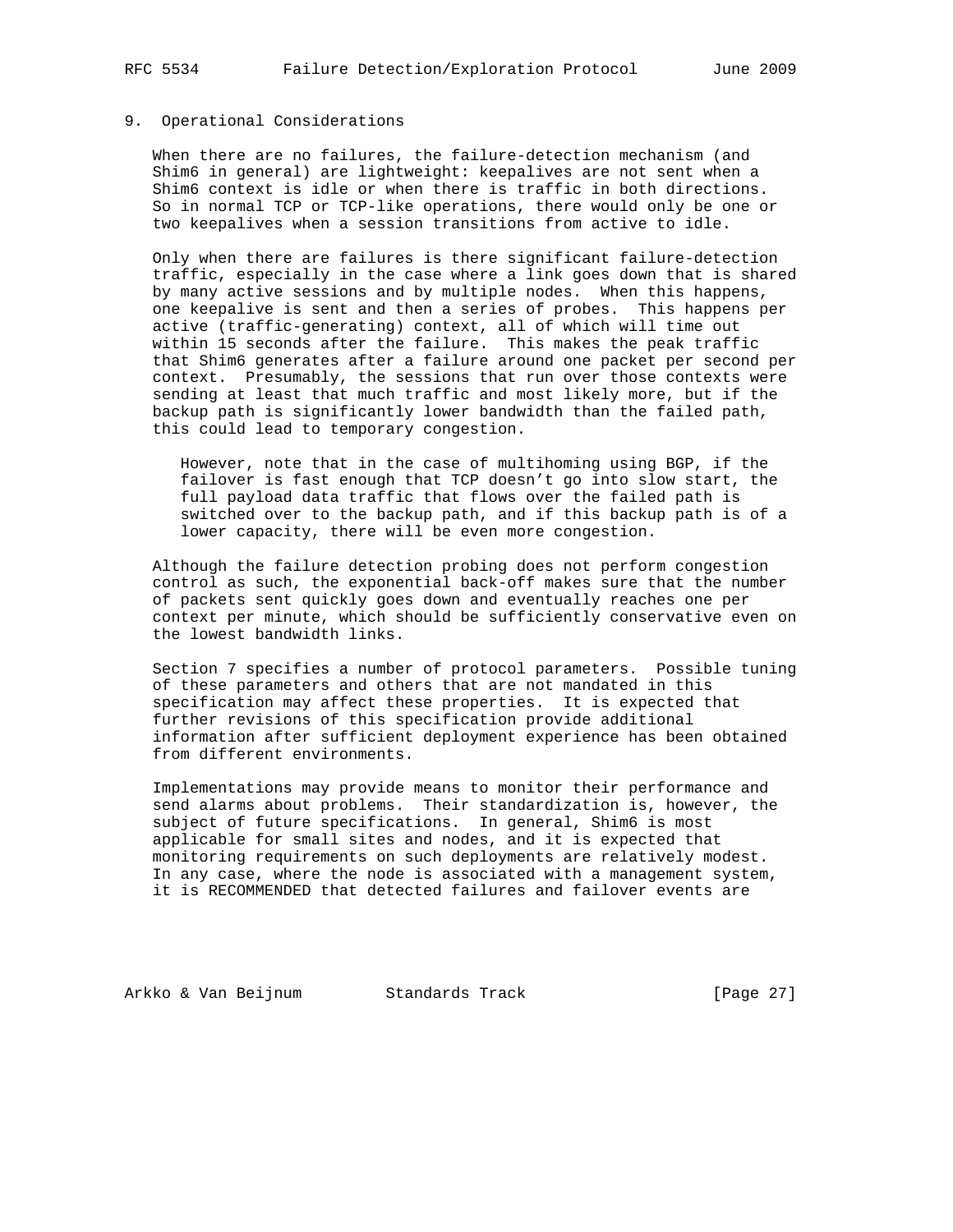reported via asynchronous notifications to the management system. Similarly, where logging mechanisms are available on the node, these events should be recorded in event logs.

 Shim6 uses the same header for both signaling and the encapsulation of payload packets after a rehoming event. This way, fate is shared between the two types of packets, so the situation where reachability probes or keepalives can be transmitted successfully but payload packets cannot, is largely avoided: either all Shim6 packets make it through, so Shim6 functions as intended, or none do, and no Shim6 state is negotiated. Even in the situation where some packets make it through and others do not, Shim6 will generally either work as intended or provide a service that is no worse than in the absence of Shim6, apart from the possible generation of a small amount of signaling traffic.

 Sometimes payload packets (and possibly payload packets encapsulated in the Shim6 header) do not make it through, but signaling and keepalives do. This situation can occur when there is a path MTU discovery black hole on one of the paths. If only large packets are sent at some point, then reachability exploration will be turned on and REAP will likely select another path, which may or may not be affected by the PMTUD black hole.

- 10. References
- 10.1. Normative References
	- [RFC2119] Bradner, S., "Key words for use in RFCs to Indicate Requirement Levels", BCP 14, RFC 2119, March 1997.
	- [RFC3315] Droms, R., Bound, J., Volz, B., Lemon, T., Perkins, C., and M. Carney, "Dynamic Host Configuration Protocol for IPv6 (DHCPv6)", RFC 3315, July 2003.
	- [RFC3484] Draves, R., "Default Address Selection for Internet Protocol version 6 (IPv6)", RFC 3484, February 2003.
	- [RFC4086] Eastlake, D., Schiller, J., and S. Crocker, "Randomness Requirements for Security", BCP 106, RFC 4086, June 2005.
	- [RFC4193] Hinden, R. and B. Haberman, "Unique Local IPv6 Unicast Addresses", RFC 4193, October 2005.
	- [RFC4429] Moore, N., "Optimistic Duplicate Address Detection (DAD) for IPv6", RFC 4429, April 2006.

Arkko & Van Beijnum Standards Track [Page 28]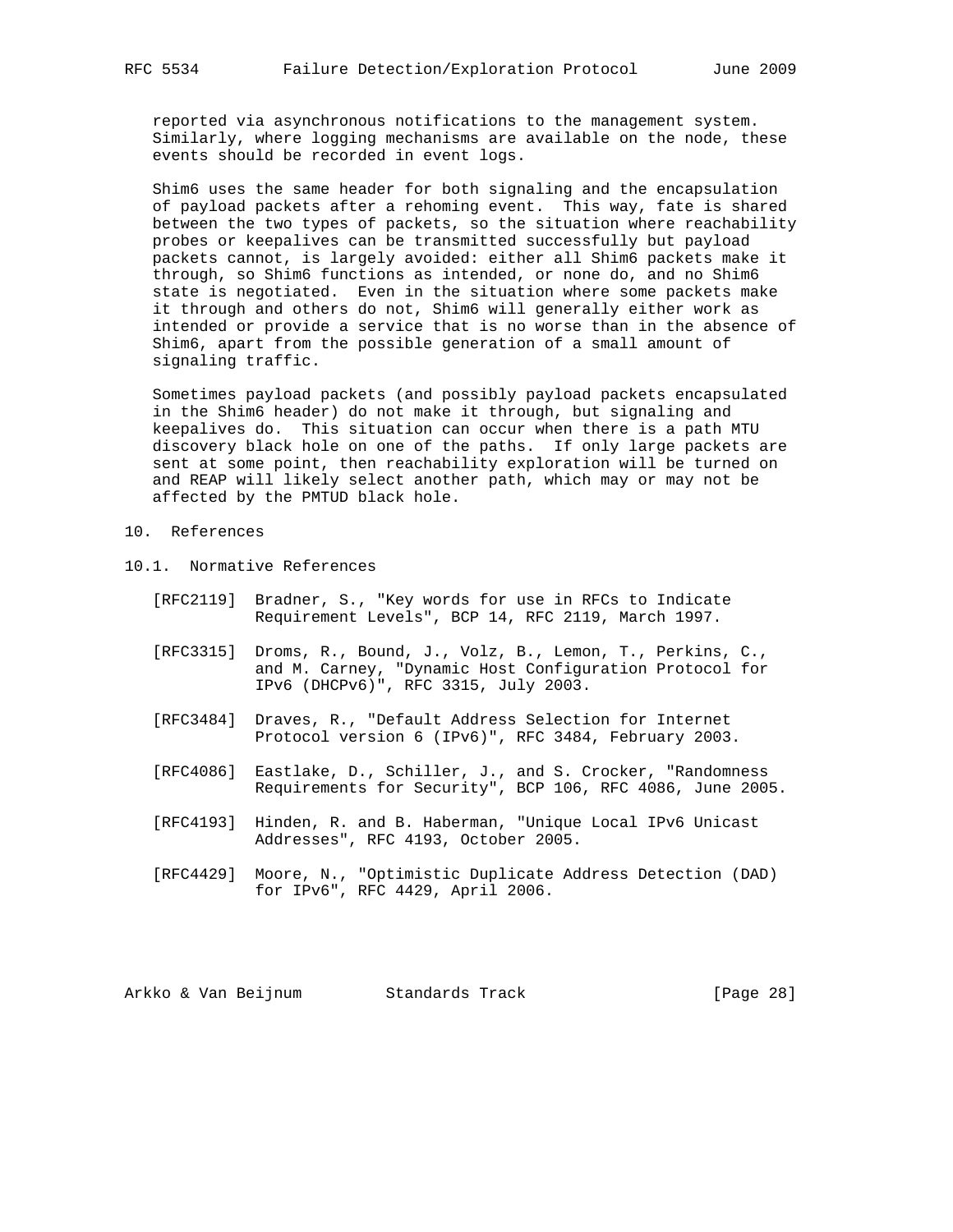- [RFC4861] Narten, T., Nordmark, E., Simpson, W., and H. Soliman, "Neighbor Discovery for IP version 6 (IPv6)", RFC 4861, September 2007.
- [RFC4862] Thomson, S., Narten, T., and T. Jinmei, "IPv6 Stateless Address Autoconfiguration", RFC 4862, September 2007.
- [RFC5533] Nordmark, E. and M. Bagnulo, "Shim6: Level 3 Multihoming Shim Protocol for IPv6", RFC 5533, June 2009.
- 10.2. Informative References
	- [ADD-SEL] Bagnulo, M., "Address selection in multihomed environments", Work in Progress, October 2005.
	- [AURA02] Aura, T., Roe, M., and J. Arkko, "Security of Internet Location Management", Proceedings of the 18th Annual Computer Security Applications Conference, Las Vegas, Nevada, USA, December 2002.
	- [BFD] Katz, D. and D. Ward, "Bidirectional Forwarding Detection", Work in Progress, February 2009.
	- [DNA-SIM] Krishnan, S. and G. Daley, "Simple procedures for Detecting Network Attachment in IPv6", Work in Progress, February 2009.
	- [GONT] Gont, F., "ICMP attacks against TCP", Work in Progress, October 2008.
	- [MULTI6] Huitema, C., "Address selection in multihomed environments", Work in Progress, October 2004.
	- [PAIR] Bagnulo, M., "Default Locator-pair selection algorithm for the Shim6 protocol", Work in Progress, October 2008.
	- [RFC1122] Braden, R., "Requirements for Internet Hosts Communication Layers", STD 3, RFC 1122, October 1989.
	- [RFC3971] Arkko, J., Kempf, J., Zill, B., and P. Nikander, "SEcure Neighbor Discovery (SEND)", RFC 3971, March 2005.
	- [RFC4960] Stewart, R., "Stream Control Transmission Protocol", RFC 4960, September 2007.
	- [RFC5206] Nikander, P., Henderson, T., Vogt, C., and J. Arkko, "End- Host Mobility and Multihoming with the Host Identity Protocol", RFC 5206, April 2008.

Arkko & Van Beijnum Standards Track [Page 29]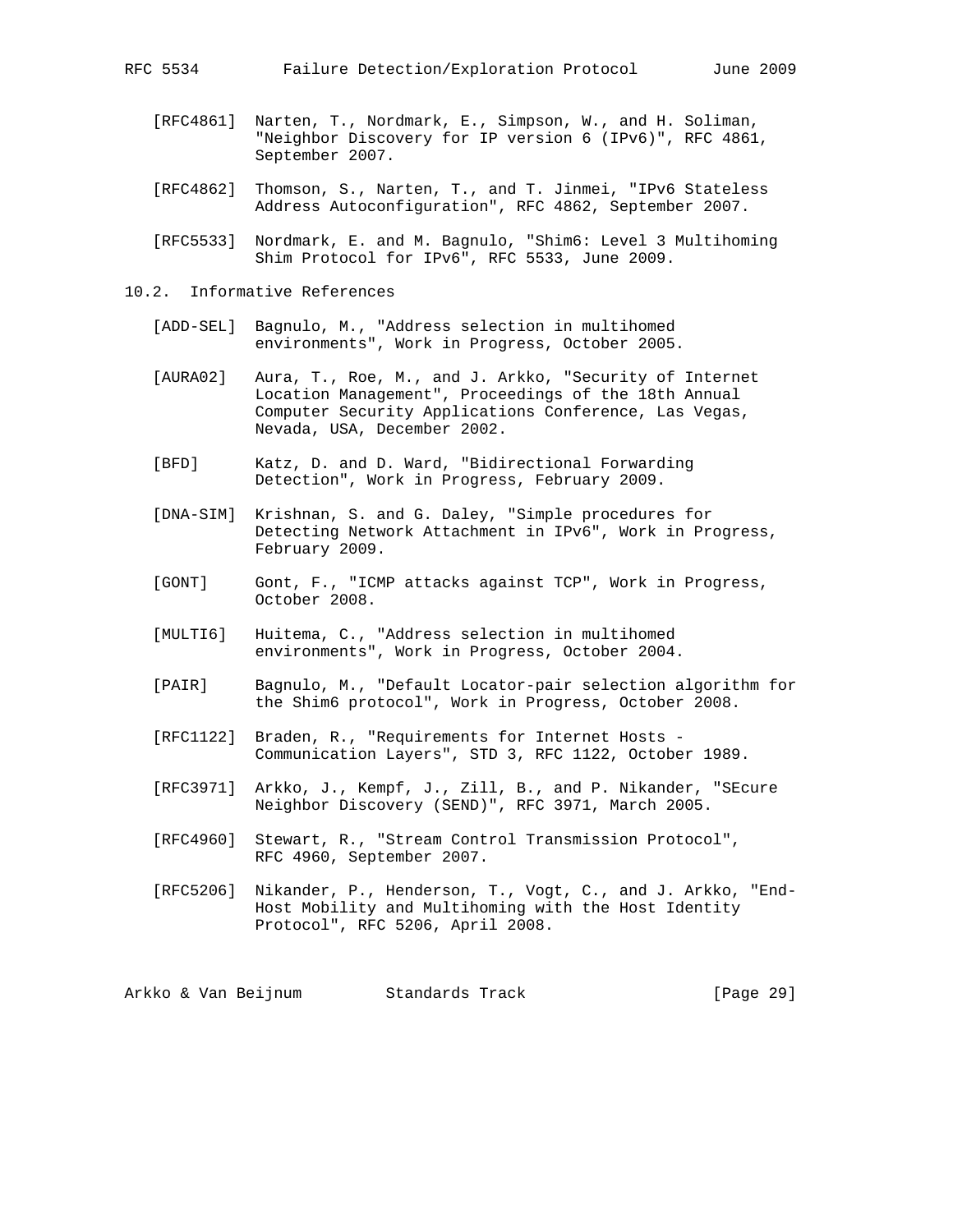# Appendix A. Example Protocol Runs

 This appendix has examples of REAP protocol runs in typical scenarios. We start with the simplest scenario of two nodes, A and B, that have a Shim6 connection with each other but are not currently sending any payload data. As neither side sends anything, they also do not expect anything back, so there are no messages at all:

### EXAMPLE 1: No Communications

| Peer A | Peer B |
|--------|--------|
|        |        |
|        |        |
|        |        |
|        |        |
|        |        |
|        |        |
|        |        |

 Our second example involves an active connection with bidirectional payload packet flows. Here, the reception of payload data from the peer is taken as an indication of reachability, so again there are no extra packets:

EXAMPLE 2: Bidirectional Communications

| Peer A         | Peer | $\overline{B}$ |
|----------------|------|----------------|
| payload packet |      |                |
| payload packet |      |                |
| payload packet |      |                |
|                |      |                |

 The third example is the first one that involves an actual REAP message. Here, the nodes communicate in just one direction, so REAP messages are needed to indicate to the peer that sends payload packets that its packets are getting through:

Arkko & Van Beijnum Standards Track [Page 30]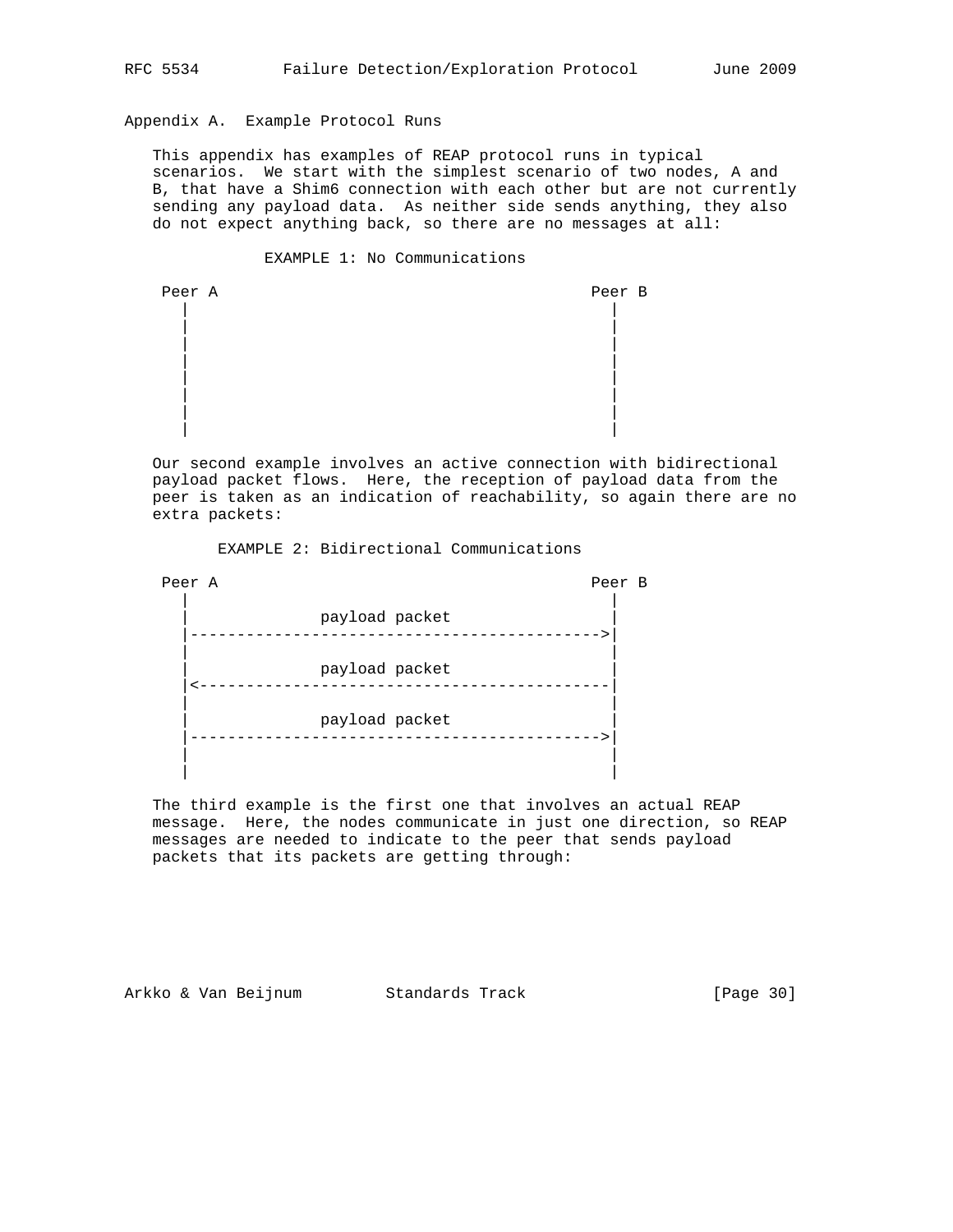# Peer A Peer B | | | payload packet | |-------------------------------------------->| | | payload packet |-------------------------------------------->| | | payload packet |-------------------------------------------->| | | Keepalive Nonce=p |<--------------------------------------------| | | | payload packet | |-------------------------------------------->| | | | |

EXAMPLE 3: Unidirectional Communications

 The next example involves a failure scenario. Here, A has address A, and B has addresses B1 and B2. The currently used address pairs are (A, B1) and (B1, A). All connections via B1 become broken, which leads to an exploration process:

Arkko & Van Beijnum Standards Track [Page 31]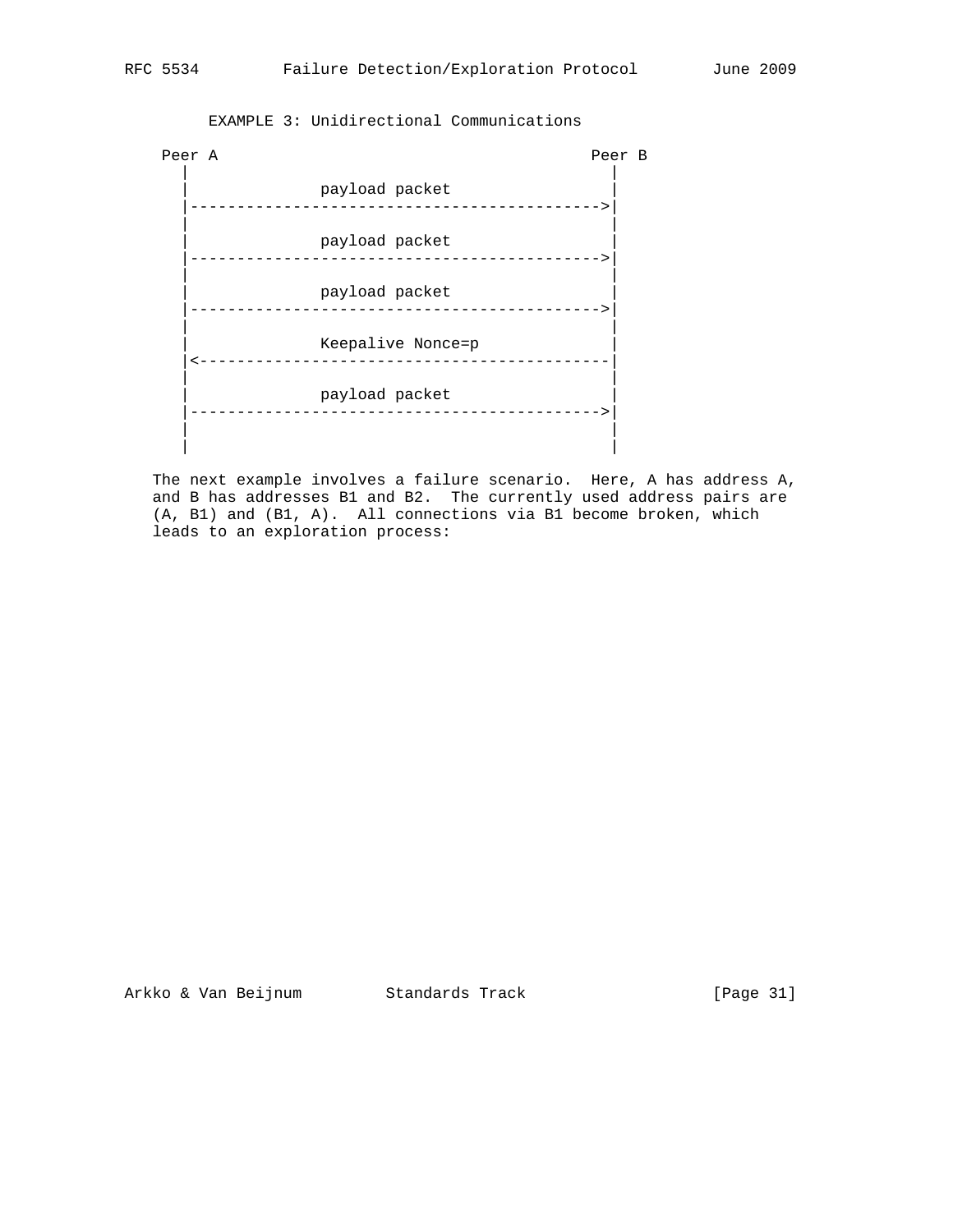| Peer A                                             |                                                                              | Peer B                                                                                                                                                                    |
|----------------------------------------------------|------------------------------------------------------------------------------|---------------------------------------------------------------------------------------------------------------------------------------------------------------------------|
| State:<br>Operational                              | (A, B1) payload packet                                                       | State:<br>Operational                                                                                                                                                     |
| .                                                  | (B1,A) payload packet                                                        | At time T1                                                                                                                                                                |
|                                                    | (A, B1) payload packet<br>------------------------------------/              | path A<->B1<br>becomes<br>broken.                                                                                                                                         |
|                                                    | (B1,A) payload packet<br>------------------------------                      |                                                                                                                                                                           |
|                                                    | (A,B1) payload packet                                                        |                                                                                                                                                                           |
|                                                    | (B1,A) payload packet                                                        |                                                                                                                                                                           |
|                                                    | (A, B1) payload packet<br>-----------------------------------/               |                                                                                                                                                                           |
|                                                    | (B1,A) Probe Nonce=p,                                                        | Send Timeout<br>seconds after<br>T1, B happens to<br>see the problem<br>first and sends a<br>complaint that<br>it is not<br>receiving<br>anything.<br>State:<br>Exploring |
| A realizes<br>that it needs                        | (B2, A) Probe Nonce=q,<br>state=exploring<br>------------------------------- | But it's lost,<br>retransmission<br>uses another pair                                                                                                                     |
| to start the<br>exploration.<br>It picks B2 as the |                                                                              |                                                                                                                                                                           |

EXAMPLE 4: Failure Scenario

Arkko & Van Beijnum Standards Track (Page 32)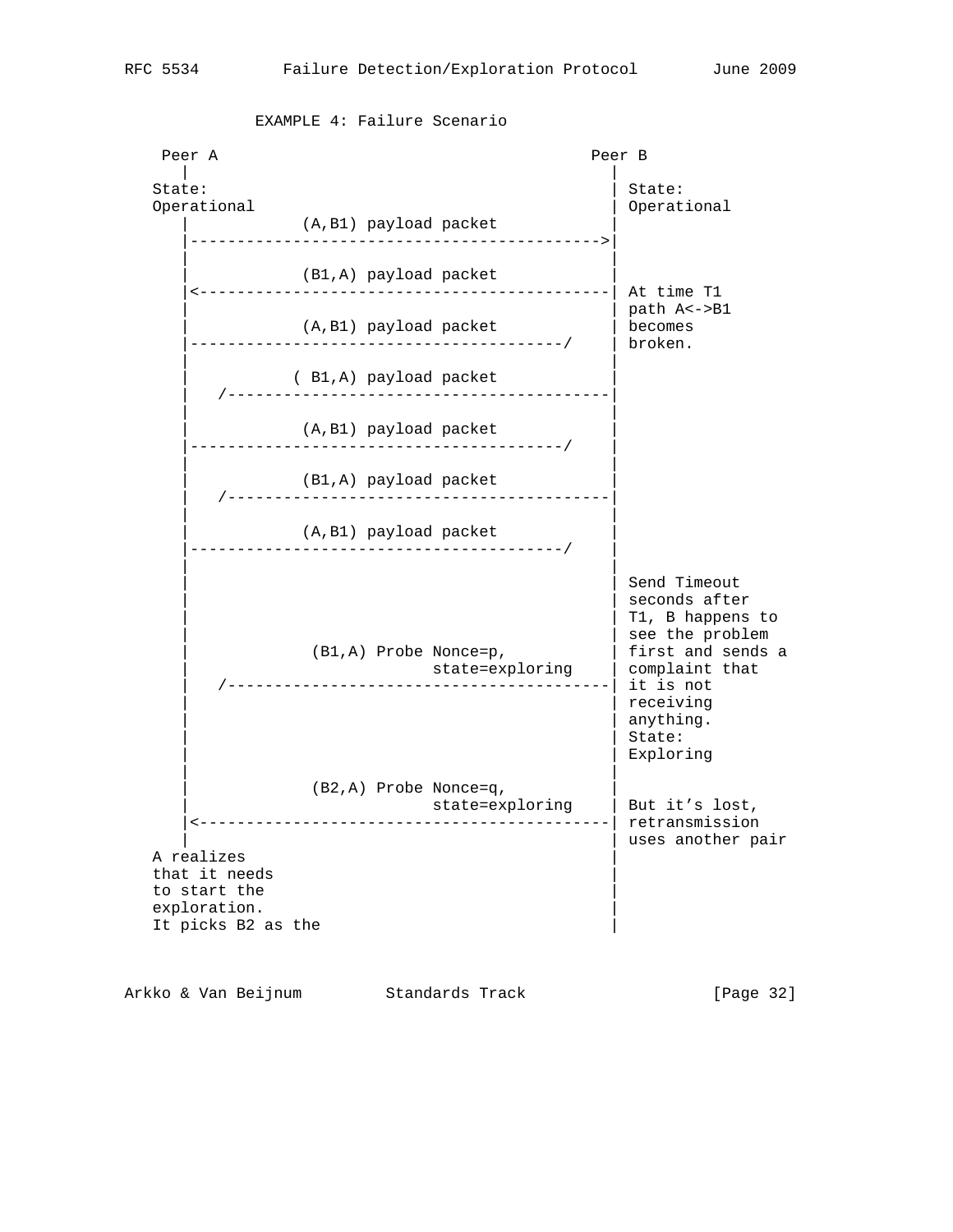| Probe. | most likely candidate,<br>as it appeared in the<br>State: InboundOk                                     |                                                   |
|--------|---------------------------------------------------------------------------------------------------------|---------------------------------------------------|
|        | $(A, B2)$ Probe Nonce=r,<br>state=inboundok,<br>received probe q<br>----------------------------------- | This one gets<br>through.                         |
|        | $(B2,A)$ Probe Nonce=s,                                                                                 | State:<br>Operational                             |
|        | state=operational,<br>received probe r<br>_____________________                                         | B now knows<br>that A has no<br>problem receiving |
|        | State: Operational                                                                                      | its packets.                                      |
|        | (A,B2) payload packet                                                                                   | Payload packets                                   |
|        | (B2,A) payload packet                                                                                   | flow again.                                       |

 The next example shows when the failure for the current locator pair is in the other direction only. A has addresses A1 and A2, and B has addresses B1 and B2. The current communication is between A1 and B1, but A's packets no longer reach B using this pair.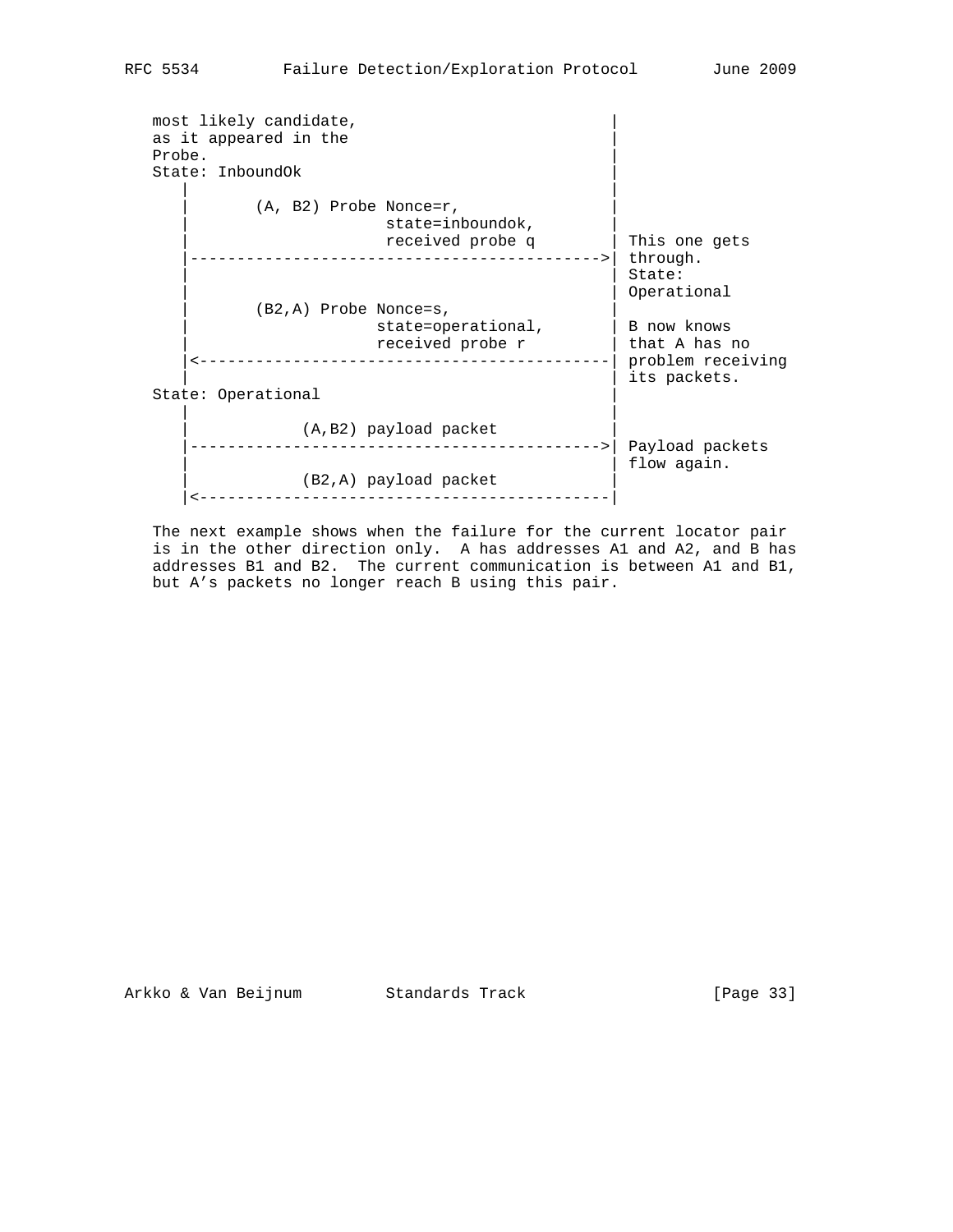Peer A Peer B | | State:  $\vert$  State:  $\vert$  State: Operational | Operational | Operational | Operational | Operational | Operational | Operational | Operational | | Al,B1) payload packet)<br>---------------------------------- |-------------------------------------------->| | | (B1,A1) payload packet |<--------------------------------------------| | | | (A1,B1) payload packet | At time T1 |----------------------------------------/ | path A1->B1 | | becomes | | broken. (B1,A1) payload packet |<--------------------------------------------| | | (A1,B1) payload packet |----------------------------------------/ | | | (B1,A1) payload packet |<--------------------------------------------| | | (A1,B1) payload packet |----------------------------------------/ | | | Send Timeout  $|$  seconds after T1, B notices | the problem and<br>| sends a (B1,A1) Probe Nonce=p,  $|$  sends a<br>state=exploring  $|$  complaint that state=exploring |<--------------------------------------------| it is not receiving anything. A responds.  $|$  State: Exploring State: InboundOk | | | | (A1, B1) Probe Nonce=q, | state=inboundok, | received probe p | |----------------------------------------/ | A's response  $\vert$  is lost. (B2,A2) Probe Nonce=r, state=exploring | Next, try a different

EXAMPLE 5: One-Way Failure

Arkko & Van Beijnum Standards Track [Page 34]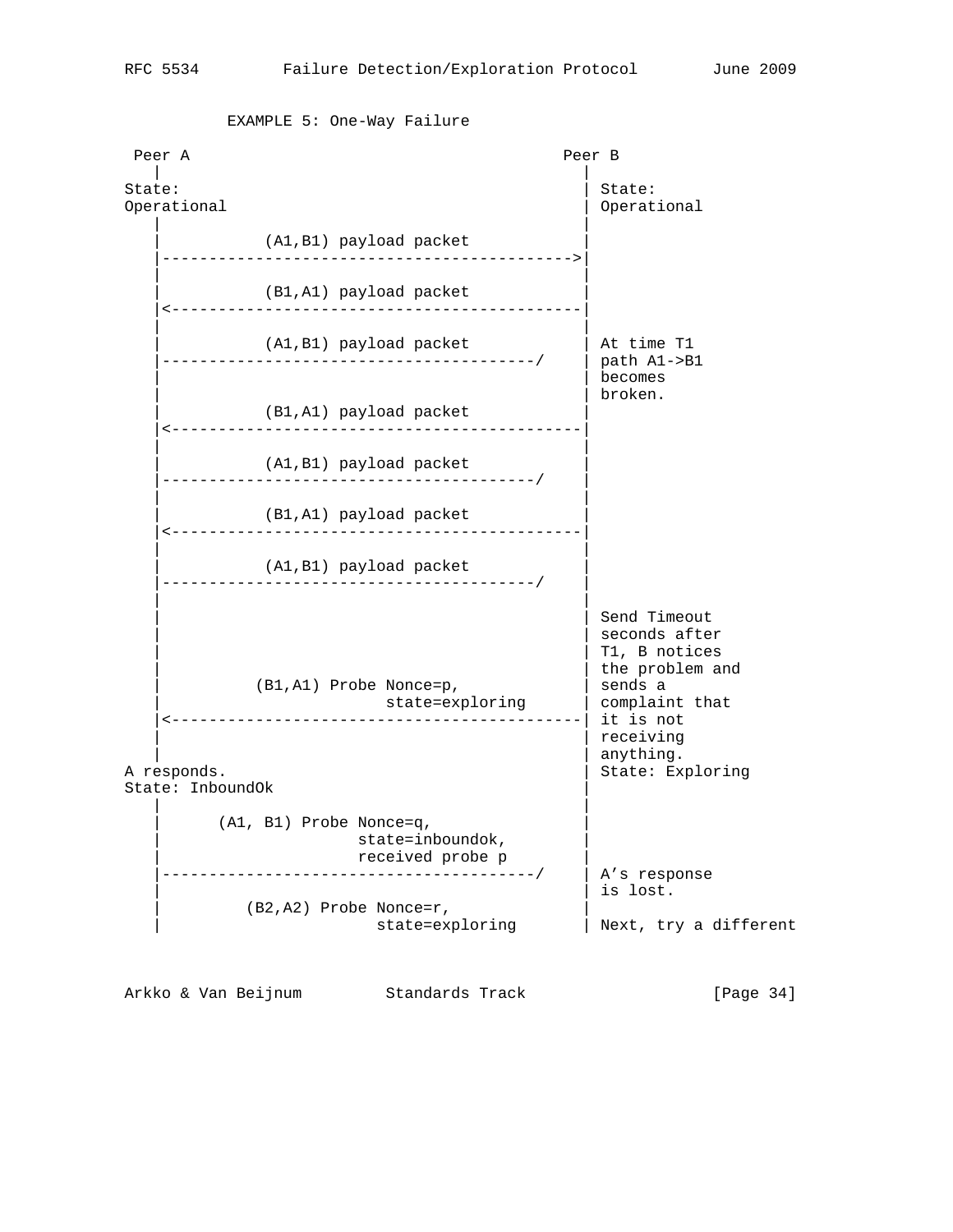|<--------------------------------------------| locator pair. | | (A2, B2) Probe Nonce=s, state=inboundok, | received probes p, r | This one gets |-------------------------------------------->| through. | State: Operational | | | | B now knows | that A has no<br>| problem receiving<br>| its packets and (B2,A2) Probe Nonce=t, | state=operational, | its packets and | received probe s | that A's probe |<--------------------------------------------| gets to B. It sends a State: Operational  $\vert$  confirmation to A. | | (A2,B2) payload packet |-------------------------------------------->| Payload packets flow again. (B1,A1) payload packet |<--------------------------------------------|

Appendix B. Contributors

 This document attempts to summarize the thoughts and unpublished contributions of many people, including MULTI6 WG design team members Marcelo Bagnulo Braun, Erik Nordmark, Geoff Huston, Kurtis Lindqvist, Margaret Wasserman, and Jukka Ylitalo; MOBIKE WG contributors Pasi Eronen, Tero Kivinen, Francis Dupont, Spencer Dawkins, and James Kempf; and HIP WG contributors such as Pekka Nikander. This document is also in debt to work done in the context of SCTP [RFC4960] and the Host Identity Protocol (HIP) multihoming and mobility extension [RFC5206].

Appendix C. Acknowledgements

 The authors would also like to thank Christian Huitema, Pekka Savola, John Loughney, Sam Xia, Hannes Tschofenig, Sebastien Barre, Thomas Henderson, Matthijs Mekking, Deguang Le, Eric Gray, Dan Romascanu, Stephen Kent, Alberto Garcia, Bernard Aboba, Lars Eggert, Dave Ward, and Tim Polk for interesting discussions in this problem space, and for review of this specification.

Arkko & Van Beijnum Standards Track [Page 35]